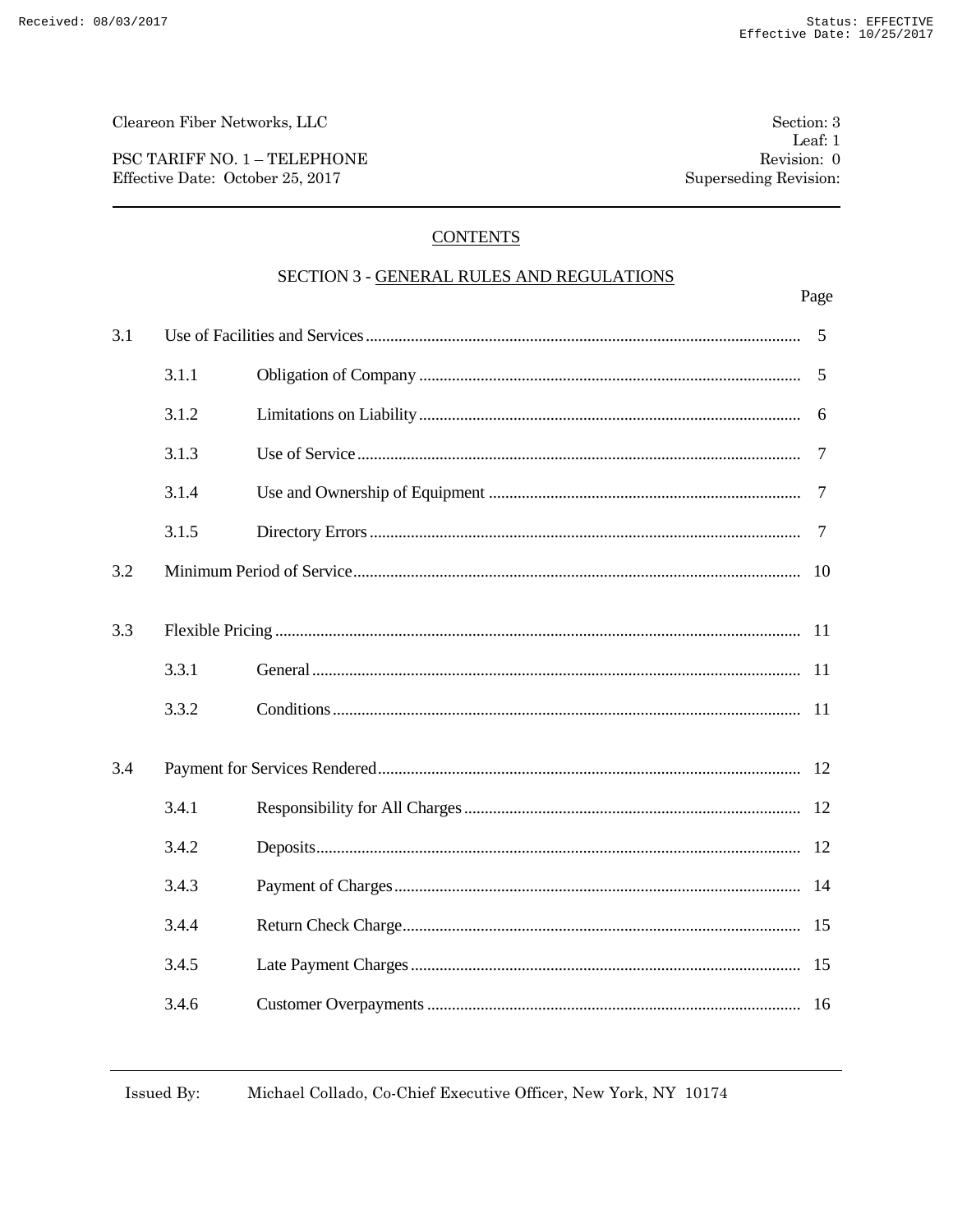PSC TARIFF NO. 1 – TELEPHONE Revision: 0 Effective Date: October 25, 2017 Superseding Revision:

# CONTENTS (cont'd)

### SECTION 3 - GENERAL RULES AND REGULATIONS (cont'd)

|     |       |                                         | Page |
|-----|-------|-----------------------------------------|------|
| 3.5 |       |                                         | 16   |
| 3.6 |       |                                         |      |
| 3.7 |       |                                         |      |
|     | 3.7.1 |                                         |      |
|     | 3.7.2 | Surcharge for State Gross Income and    |      |
|     | 3.7.3 | Village or Municipal Surcharge on Local |      |
| 3.8 |       |                                         |      |
|     | 3.8.1 |                                         |      |
|     | 3.8.2 |                                         |      |
|     | 3.8.3 |                                         | 21   |
|     | 3.8.4 |                                         |      |
|     | 3.8.5 |                                         |      |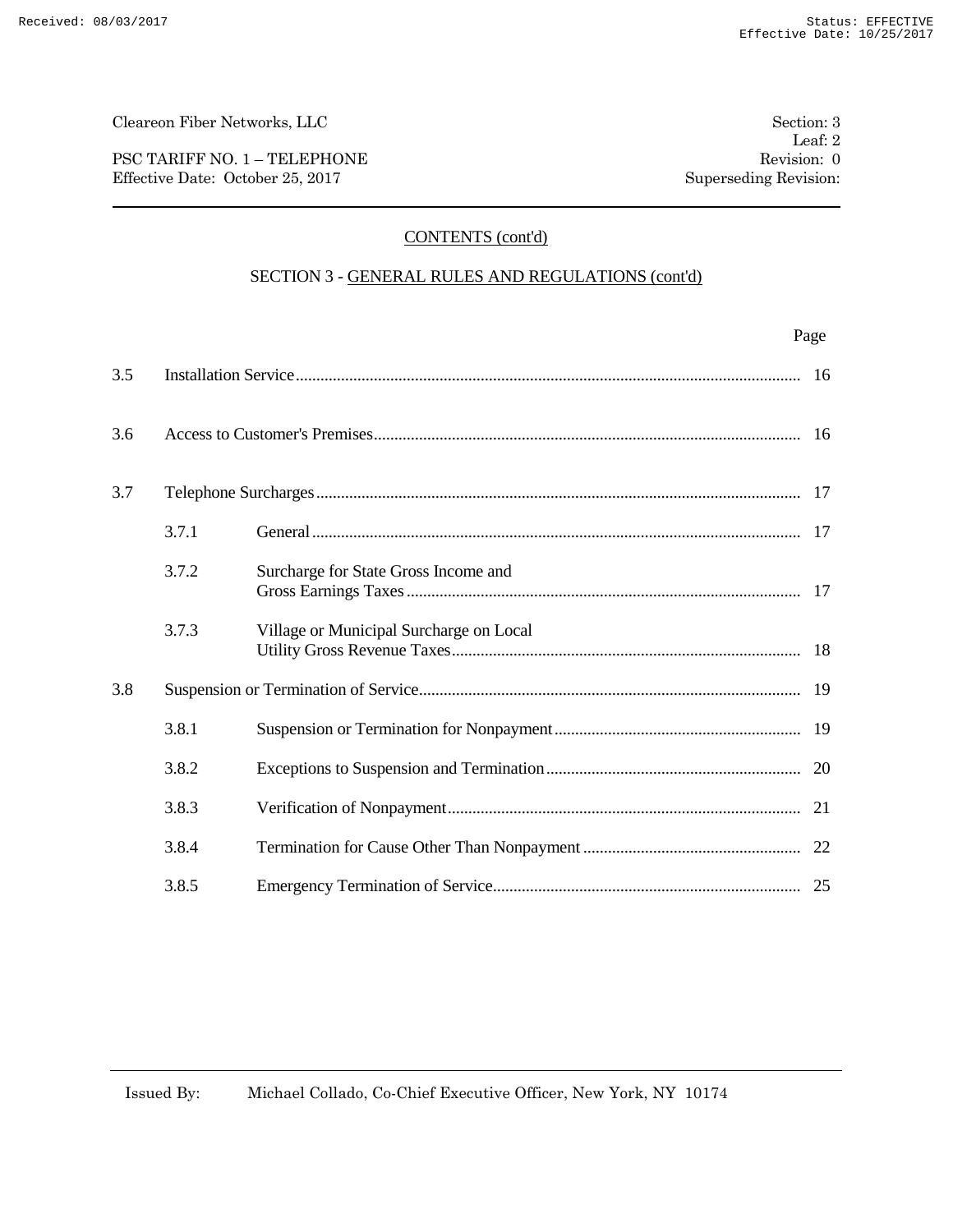PSC TARIFF NO. 1 – TELEPHONE Revision: 0 Effective Date: October 25, 2017 Superseding Revision:

# CONTENTS (cont'd)

### SECTION 3 - GENERAL RULES AND REGULATIONS (cont'd)

#### Page

|  | 3.9.1 |  |  |
|--|-------|--|--|
|  | 3.9.2 |  |  |
|  | 3.9.3 |  |  |
|  | 3.9.4 |  |  |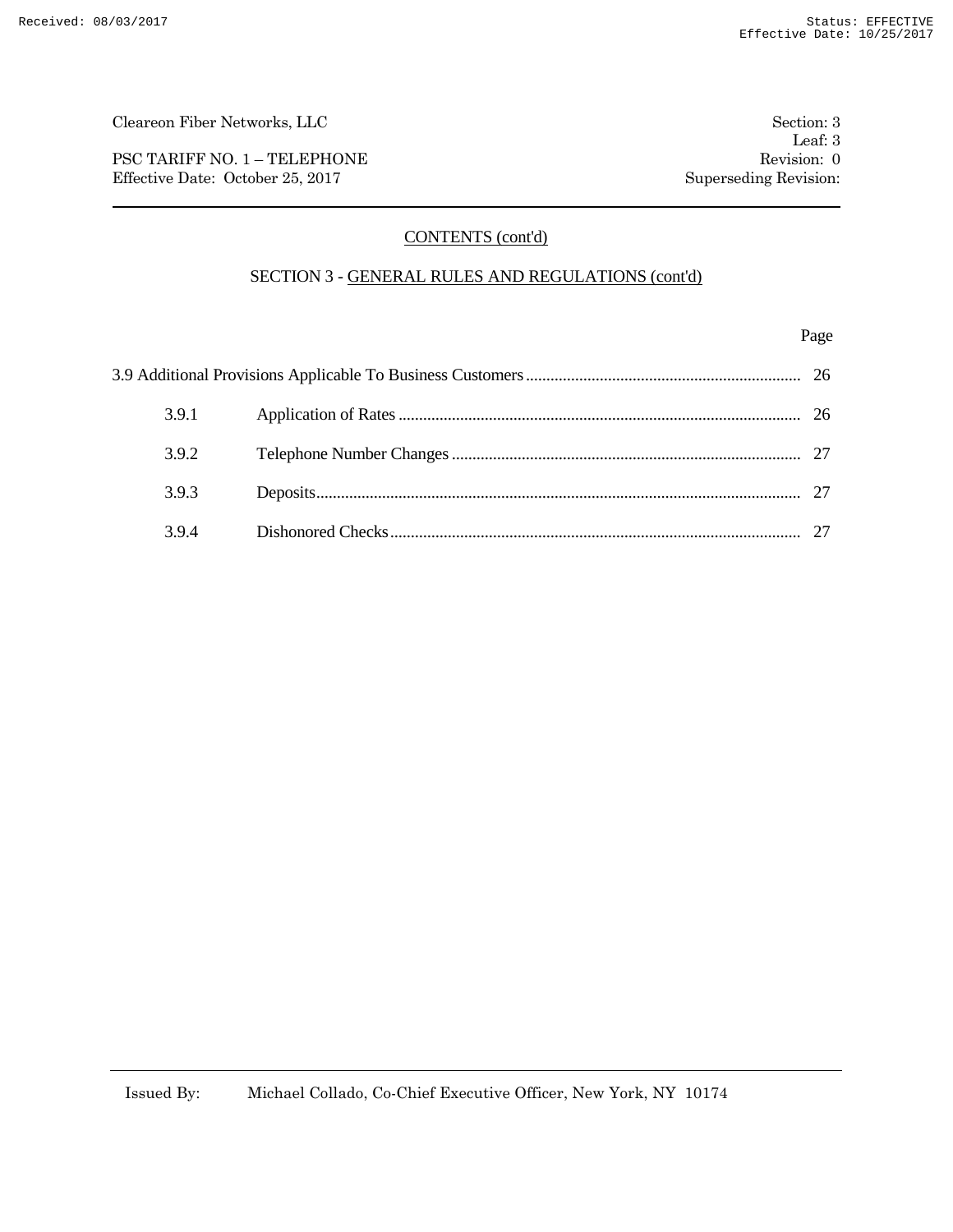PSC TARIFF NO. 1 – TELEPHONE Revision: 1 Effective Date: October 25, 2017 Superseding Revision: 0

# CONTENTS (cont'd)

### SECTION 3 - GENERAL RULES AND REGULATIONS (cont'd)

|      |        | Page |     |
|------|--------|------|-----|
| 3.10 |        | 28   |     |
|      | 3.10.1 |      |     |
|      | 3.10.2 |      |     |
| 3.11 |        |      |     |
|      | 3.11.1 |      |     |
|      | 3.11.2 |      |     |
| 3.12 |        |      | (N) |
|      | 3.12.1 |      |     |
|      | 3.12.2 |      |     |
|      | 3.12.3 |      |     |
|      | 3.12.4 |      |     |
|      | 3.12.5 | 36   |     |
| 3.13 |        |      |     |
|      | 3.13.1 |      |     |
|      | 3.13.2 |      |     |
|      | 3.13.3 |      |     |
|      | 3.13.4 |      | (N) |
|      |        |      |     |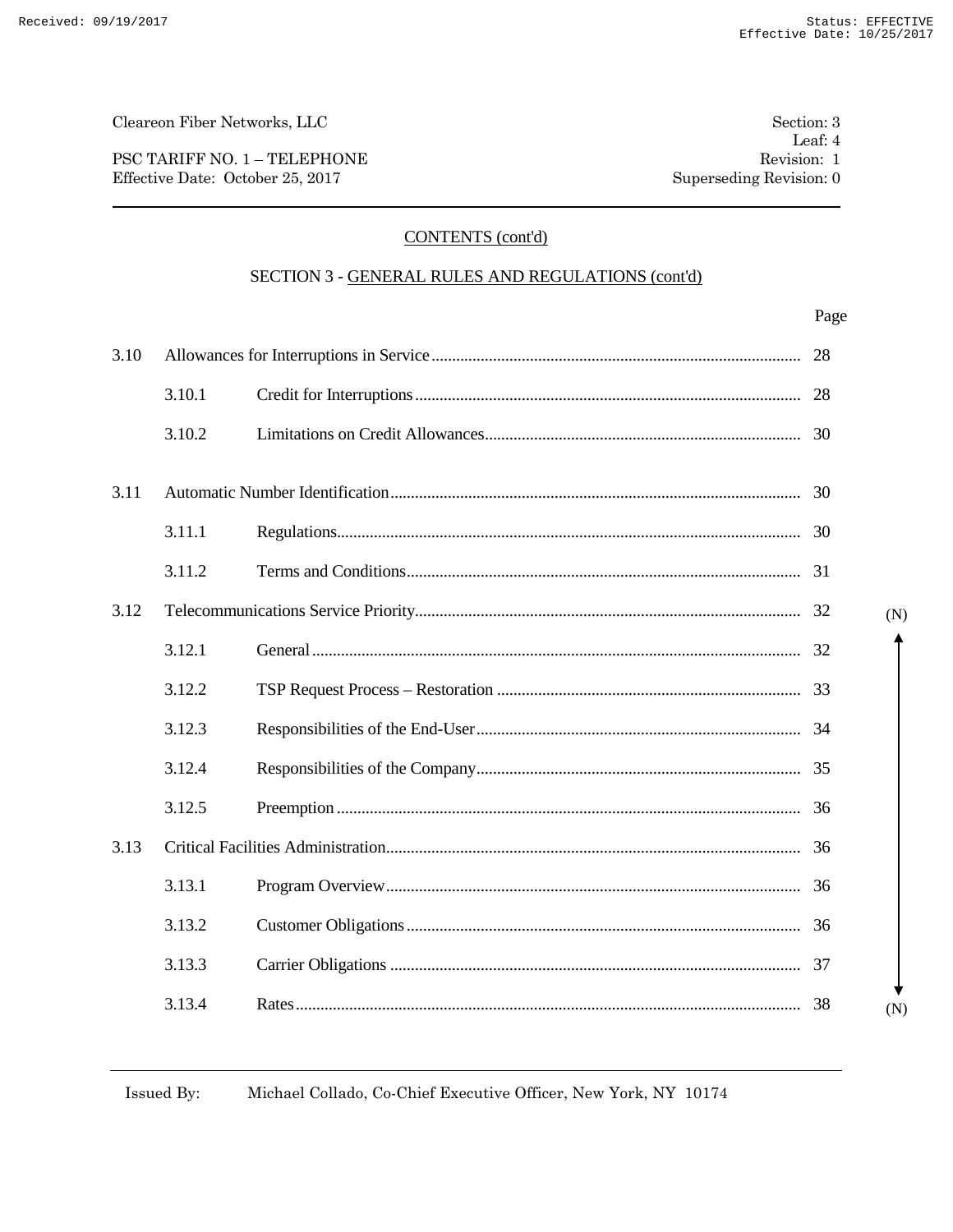PSC TARIFF NO. 1 – TELEPHONE Revision: 0 Effective Date: October 25, 2017 Superseding Revision:

Leaf: 5

#### SECTION 3 - GENERAL RULES AND REGULATIONS

### 3.1 USE OF FACILITIES AND SERVICE

#### 3.1.1 Obligation of the Company

In furnishing facilities and service, the Company does not undertake to transmit messages, but furnishes the use of its facilities to its customers for communications.

The Company's obligation to furnish facilities and service is dependent upon its ability (a) to secure and retain, without unreasonable expense, suitable facilities and rights for the construction and maintenance of the necessary circuits and equipment; (b) to secure and retain, without unreasonable expense, suitable space for its plant and facilities in the building where service is or will be provided to the customer; or (c) to secure reimbursement of all costs where the owner or operator of a building demands relocation or rearrangement of plant and facilities used in providing service therein.

The Company shall not be required to furnish, or continue to furnish, facilities or service where the circumstances are such that the proposed use of the facilities or service would tend to adversely affect the Company's plant, property or service.

The Company reserves the right to refuse an application for service made by a present or former customer who is indebted to the Company for service previously rendered pursuant to this Tariff until the indebtedness is satisfied.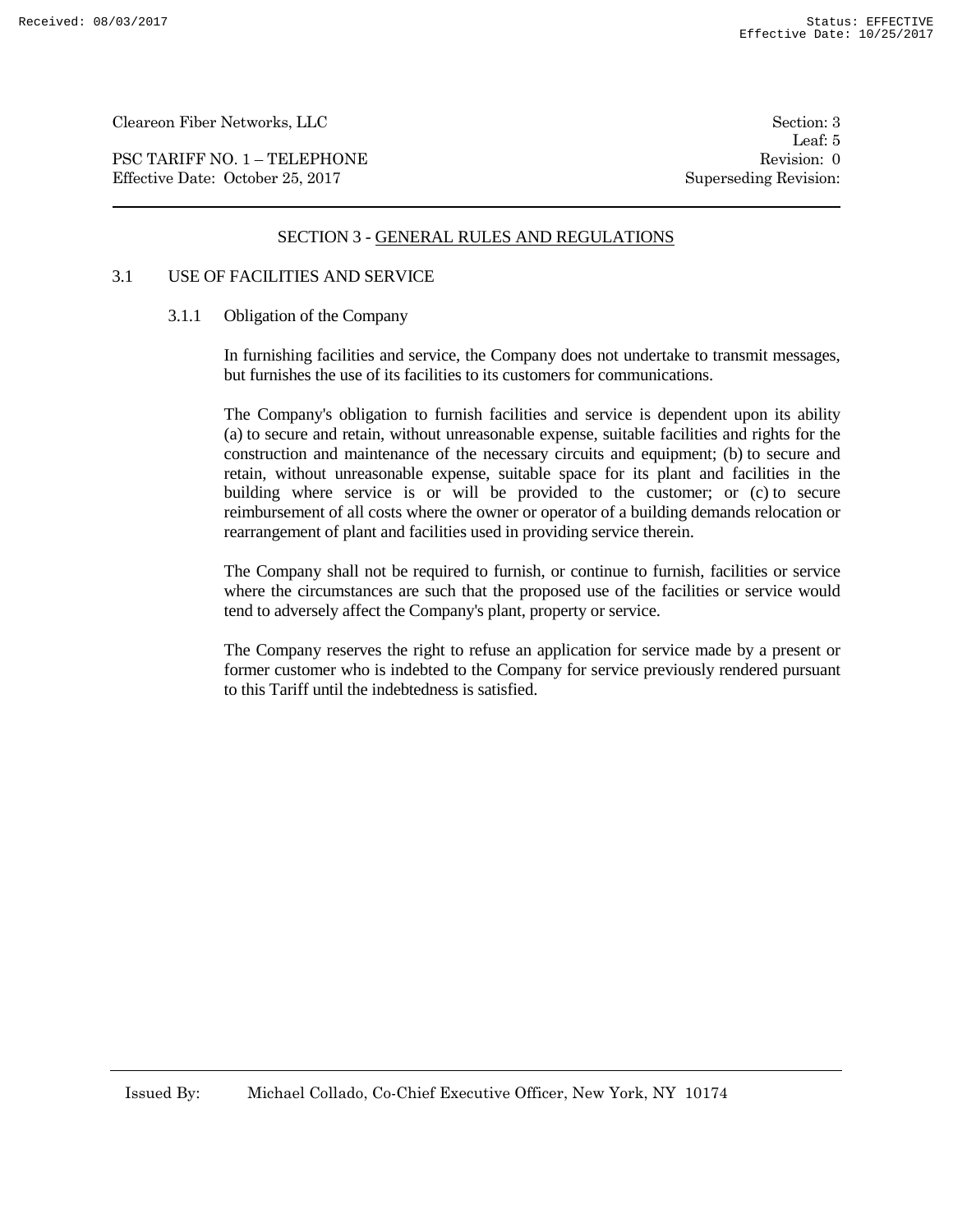PSC TARIFF NO. 1 – TELEPHONE Revision: 0 Effective Date: October 25, 2017 Superseding Revision:

Leaf: 6

#### SECTION 3 - GENERAL RULES AND REGULATIONS (cont'd)

# 3.1 USE OF FACILITIES AND SERVICE (cont'd)

- 3.1.2 Limitations on Liability
	- a. Indemnification by Customer

The customer and any authorized or joint users, jointly and severally shall indemnify, defend and hold the Company harmless against claims, loss, damage, expense (including attorneys' fees and court costs) for libel, slander, or infringement of copyright arising from the material transmitted over its facilities; against claims for infringement of patents arising from combining with, or using in connection with, facilities of the Company, equipment and systems of the customer; and against all other claims arising out of any act or omission of the customer in connection with facilities provided by the Company or the customer. In the event any such infringing use is enjoined, the customer, authorized user or joint user at its option and expense, shall obtain immediately a dismissal or stay of such injunction, obtain a license or other agreement so as to extinguish any claim of infringement, or terminate the claimed infringing use or modify such infringement.

b. Customer-Provided Equipment

The service and facilities furnished by the Company are subject to the following limitations: the Company shall not be liable for damage arising out of mistakes, omissions, interruptions, delays, errors or defects in transmission or other injury, including but not limited to injuries to persons or property from voltages or currents transmitted over the facilities of the Company caused by customerprovided equipment or premises wire.

c. Use of Facilities of Other Companies

When the facilities of other companies are used in establishing a connection, the Company is not liable for any act, error, omission, or interruption caused by the other company or their agents or employees. This includes the provision of a signaling system database by another company.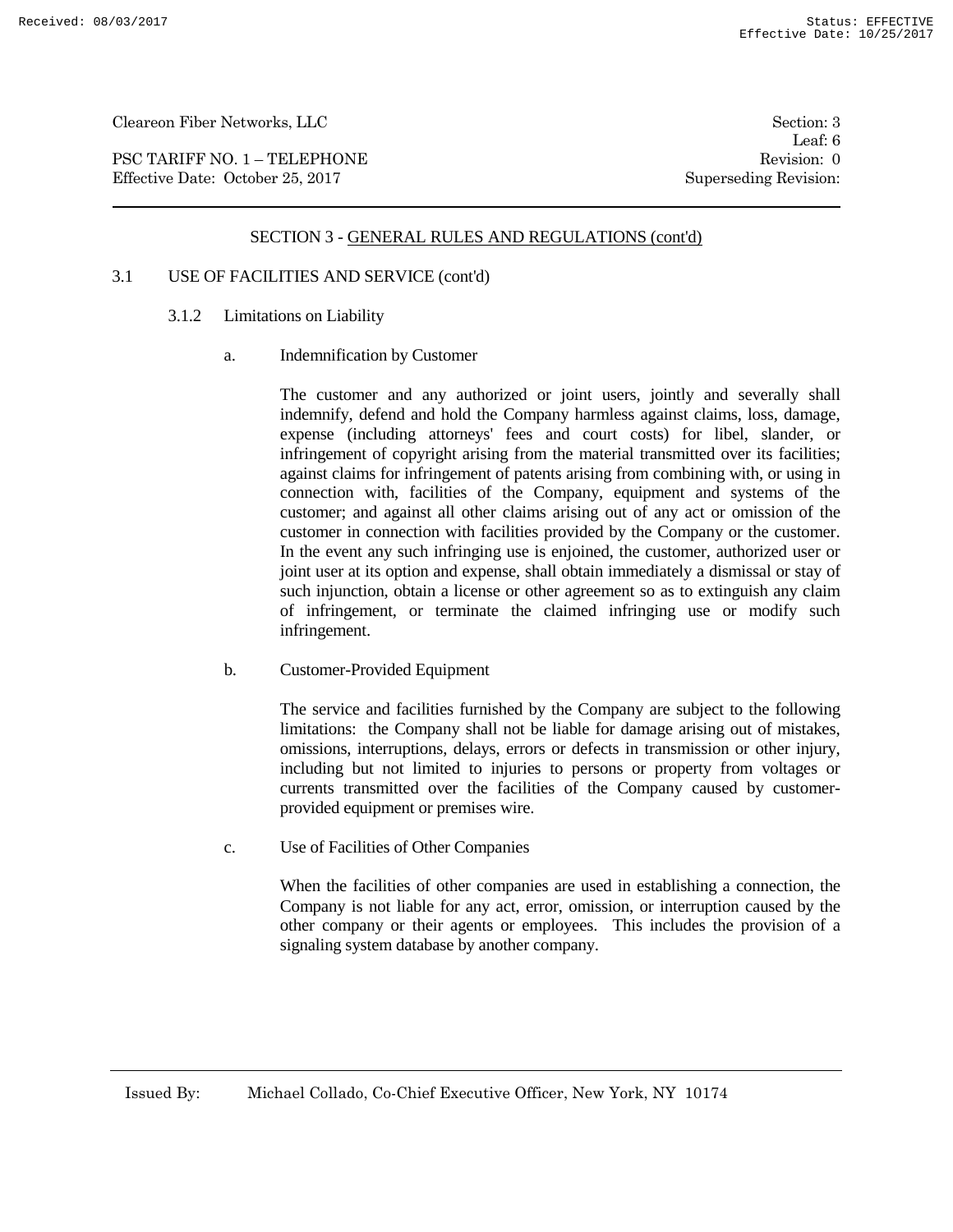PSC TARIFF NO. 1 – TELEPHONE Revision: 0 Effective Date: October 25, 2017 Superseding Revision:

Leaf: 7

#### SECTION 3 - GENERAL RULES AND REGULATIONS (cont'd)

# 3.1 USE OF FACILITIES AND SERVICE (cont'd)

### 3.1.3 Use Of Service

Any service provided under this Tariff may be resold to or shared (jointly used) with other persons at the customer's option. The customer remains solely responsible for all use of service ordered by it or billed to its telephone number(s) pursuant to this Tariff, for determining who is authorized to use its service, and for promptly notifying the Company of any unauthorized use. The customer may advise its customers that a portion of its service is provided by the Company, but the customer shall not represent that the Company jointly participates with the customer in the provision of the service.

#### 3.1.4 Use and Ownership of Equipment

The equipment, apparatus, channels and lines of the Company and the Company's underlying carriers shall be carefully used. Equipment furnished by the Company or its underlying carriers shall remain their respective property and shall be returned whenever requested, within a reasonable period following the request, in good condition, reasonable wear and tear accepted. The customer is required to reimburse the Company for any loss of, or damage to, the facilities or equipment on the customer's premises, including loss or damage caused by agents, employees or independent contractors of the customer through any negligence.

#### 3.1.5 Directory Errors

In the absence of gross negligence or willful misconduct and except for the allowances stated below, no liability for damages arising from errors or mistakes in or omissions of directory listings, or errors or mistakes in or omissions of listings obtainable from the directory assistance operator, including errors in the reporting thereof, shall attach to the Company.

An allowance for errors or mistakes in or omissions of published directory listings or for errors or mistakes in or omissions of listings obtainable from the directory assistance operator shall be given as follows: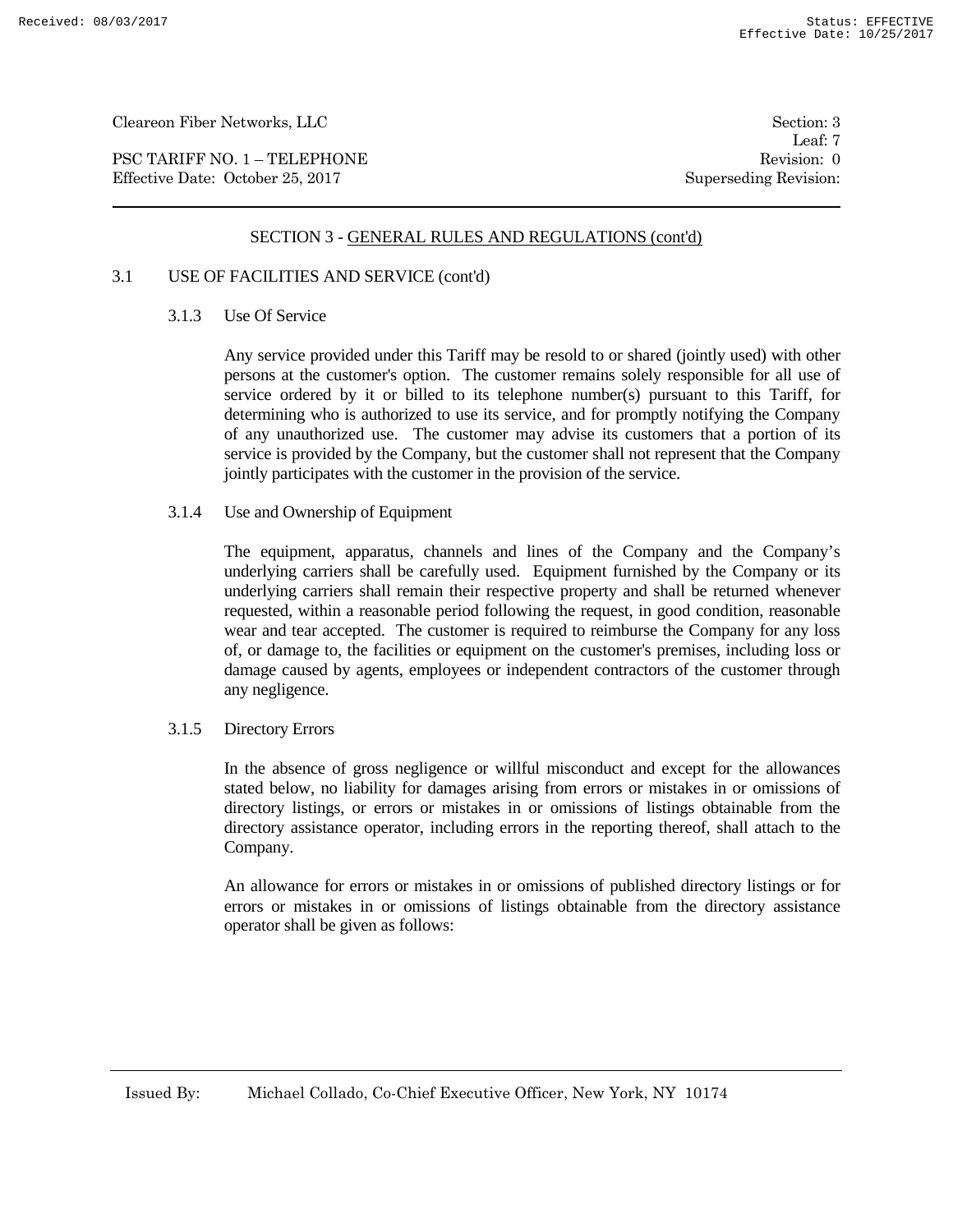PSC TARIFF NO. 1 – TELEPHONE Revision: 0 Effective Date: October 25, 2017 Superseding Revision:

Leaf: 8

### SECTION 3 - GENERAL RULES AND REGULATIONS (cont'd)

# 3.1 USE OF FACILITIES AND SERVICE (cont'd)

- 3.1.5 Directory Errors (cont'd)
	- 1) Free Listings: For free or no-charge published directory listings, credit shall be given at the rate of two times the monthly tariff rate for an additional or charge listing for each individual, auxiliary or party line, PBX trunk or Centrex attendant loop affected, for the life of the directory or the charge period during which the error, mistake or omission occurs.
	- 2) Charge Listings: For additional or charge published directory listings, credit shall be given at the monthly tariff rate for each such listing for the life of the directory or the charge period during which the error, mistake or omission occurs.
	- 3) Operator records: For free or charge listings obtainable from records used by the directory assistance operator, upon notification to the Company of the error, mistake or omission in such records by the subscriber, the Company shall be allowed a period of three business days to make a correction. If the correction is not made in that time, credit shall be given at the rate of 2/30ths of the basic monthly rate for the line or lines in question for each day thereafter that the records remain uncorrected. (Where Centrex attendant loops are involved, credit shall be given at the rate of 2/30ths of the basic monthly rate for PBX trunks.)
	- 4) Credit limitation: The total amount of the credit provided for the preceding paragraphs 1, 2, and 3 shall not exceed, on a monthly basis, the total of the charges for each charge listing plus the basic monthly rate, as specified in paragraph 3, for the line or lines in question.
	- 5) Definitions: As used in Paragraphs 1, 2, 3, and 4 above, the terms "error," "mistake" or "omission" shall refer to a discrepancy in the directory listing or directory assistance records which the Company has failed to correct and where the error affects the ability to locate a particular subscriber's correct telephone number. The terms shall refer to addresses only to the extent that an error, mistake or omission of an address places the subscriber on an incorrect street or in an incorrect community.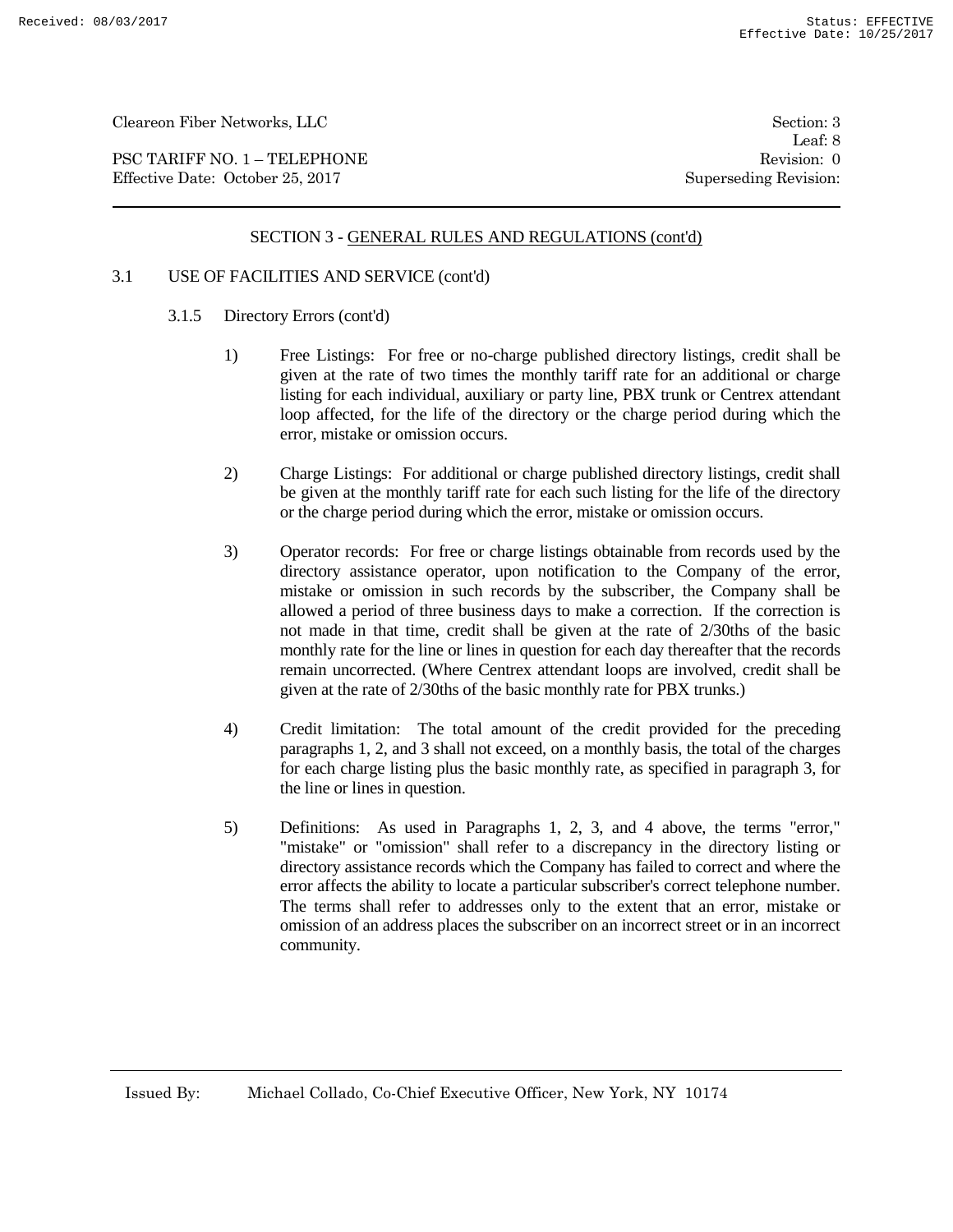PSC TARIFF NO. 1 – TELEPHONE Revision: 0 Effective Date: October 25, 2017 Superseding Revision:

Leaf: 9

#### SECTION 3 - GENERAL RULES AND REGULATIONS (cont'd)

### 3.1 USE OF FACILITIES AND SERVICE (cont'd)

- 3.1.5 Directory Errors (cont'd)
	- 6) Notice: Such allowances or credits as specified in Paragraphs 1, 2, and 3 above, shall be given upon notice to the Company by the subscriber that such error, mistake or omission has occurred; provided, however, that when it is administratively feasible for the Company to have knowledge of such error, mistake or omission, the Company shall give credit without the requirement of notification by the subscribers.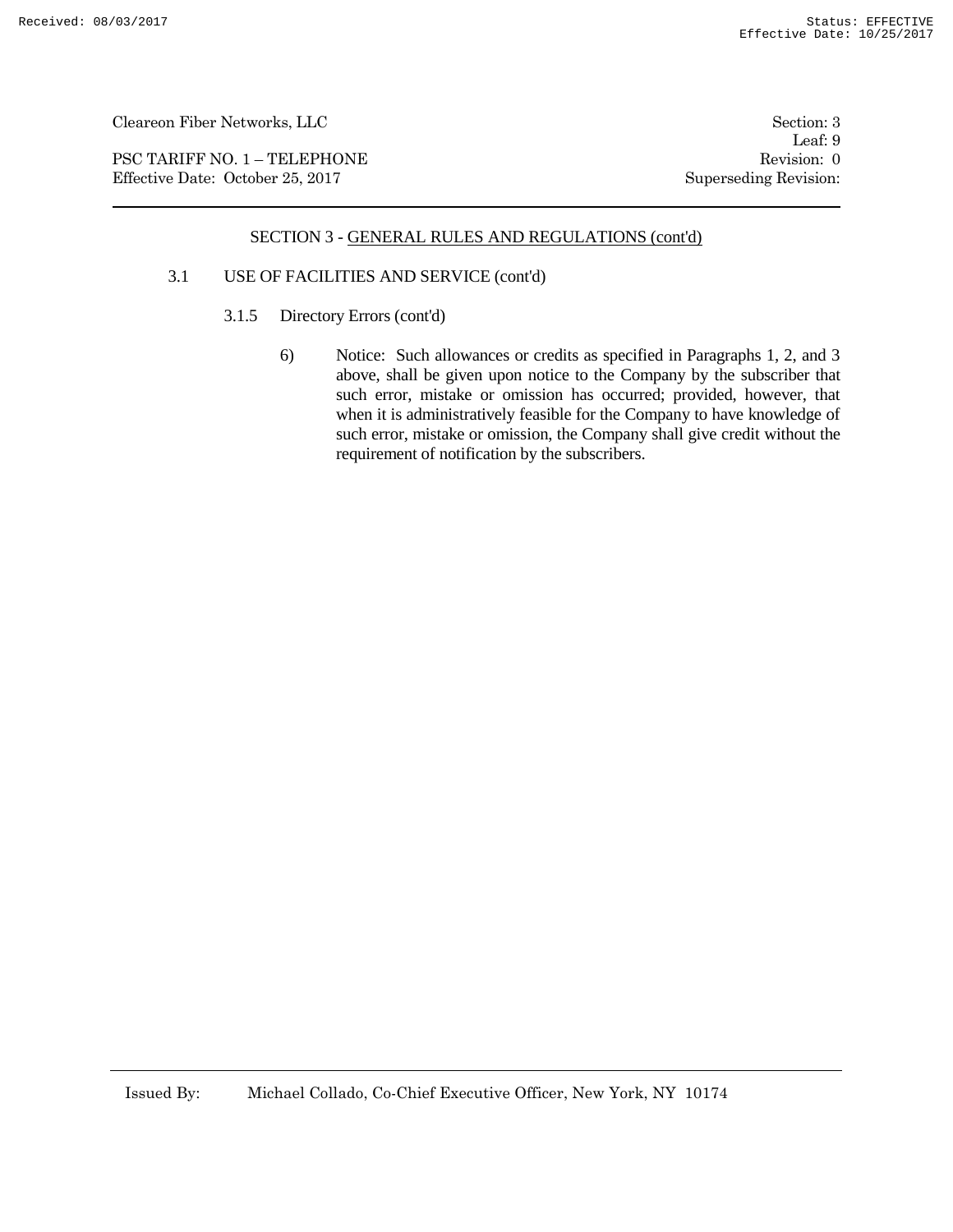PSC TARIFF NO. 1 – TELEPHONE Revision: 0 Effective Date: October 25, 2017 Superseding Revision:

Leaf: 10

### SECTION 3 - GENERAL RULES AND REGULATIONS (cont'd)

#### 3.2 MINIMUM PERIOD OF SERVICE

The minimum period of service is one year except as otherwise provided in the Contract or this Tariff. The customer must pay the regular tariffed rate for the service they subscribe to for the minimum period of service. If a customer disconnects service before the end of the minimum service period, that customer is responsible for paying the regular rates for the remainder of the minimum service period. When the service is moved within the same building, to another building on the same premises, or to a different premises entirely, the period of service at each location is accumulated to calculate if the customer has met the minimum period of service obligation.

If service is terminated before the end of the minimum period of service as a result of condemnation of property, damage to property requiring the premises to be abandoned, or by the death of the customer, the customer is not obligated to pay for service for the remainder of the minimum period.

If service is switched over to a new customer at the same premises after the first month's service, the minimum period of service requirements are assigned to the new customer if the new customer agrees in writing to accept them. For facilities not taken over by the new customer, the original customer is responsible for the remaining payment for the minimum service period in accordance with the terms under which the service was originally furnished.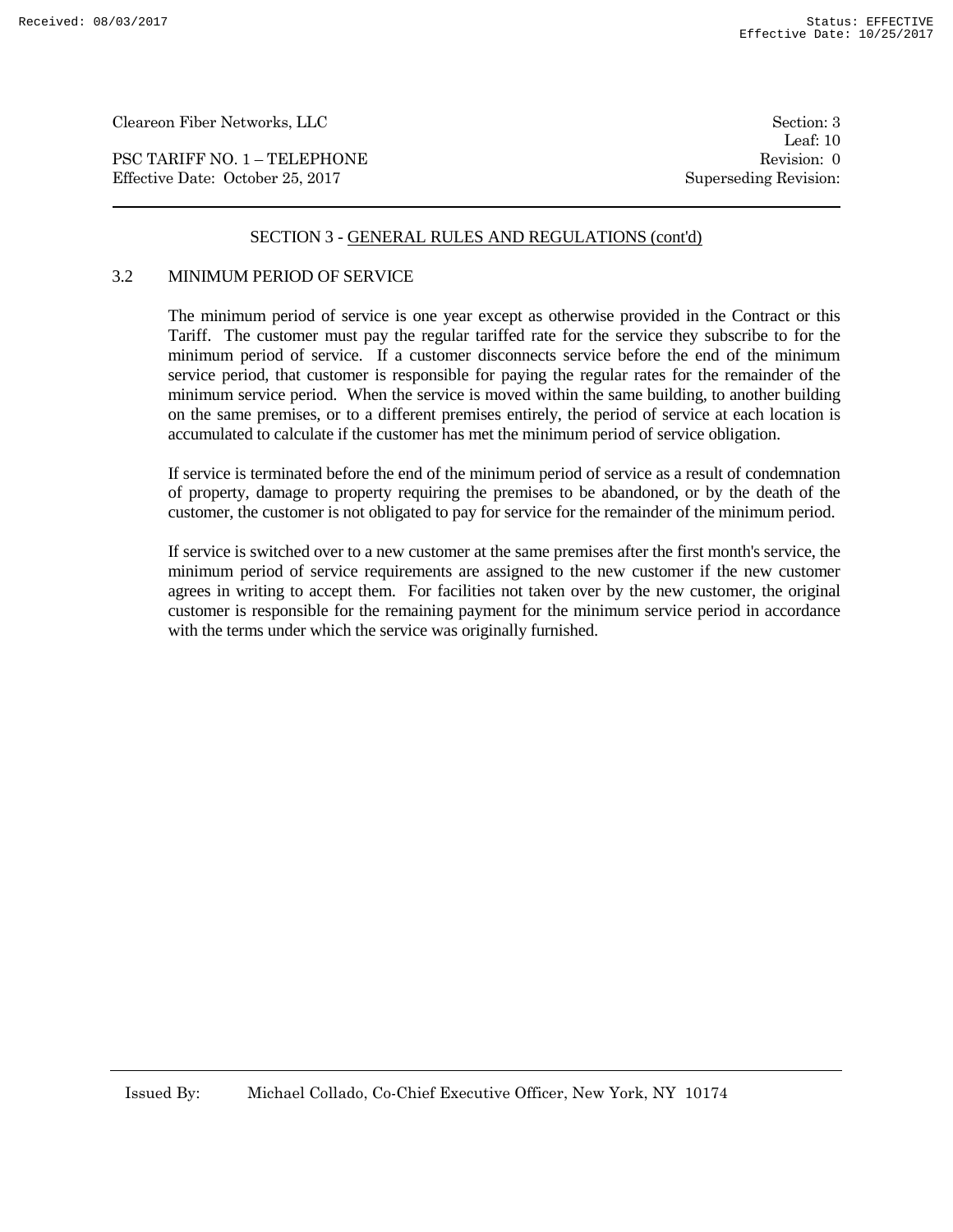PSC TARIFF NO. 1 – TELEPHONE Revision: 0 Effective Date: October 25, 2017 Superseding Revision:

Leaf: 11

### SECTION 3 - GENERAL RULES AND REGULATIONS (cont'd)

#### 3.3 FLEXIBLE PRICING

3.3.1 General

Flexible Pricing sets minimum and maximum rates that can be charged for telephone service. The Company may change a specific rate within the range of the established minimum and maximum rates on one day's notice to customers and the Public Service Commission.

#### 3.3.2 Conditions

- a. The Company reserves the right to change prices at any time subject to regulatory requirements by filing a revised Rate Attachment with the Commission.
- b. Individual written notice to Customers of rate changes shall be made in accordance with Commission regulations. Where there are no regulations, notification will be made in a manner appropriate to the circumstances involved.
- c. A rate shall not be changed unless it has been in effect for at least thirty (30) days.
- d. A customer can request that the Company disconnect service that is provided under the Flexible Pricing due to a price increase. The customer will be credited for the difference between the new price and the old price retroactive to the effective date of the price increase if the customer notifies the Company of its desire to disconnect service within 20 days of receiving notification of the price increase.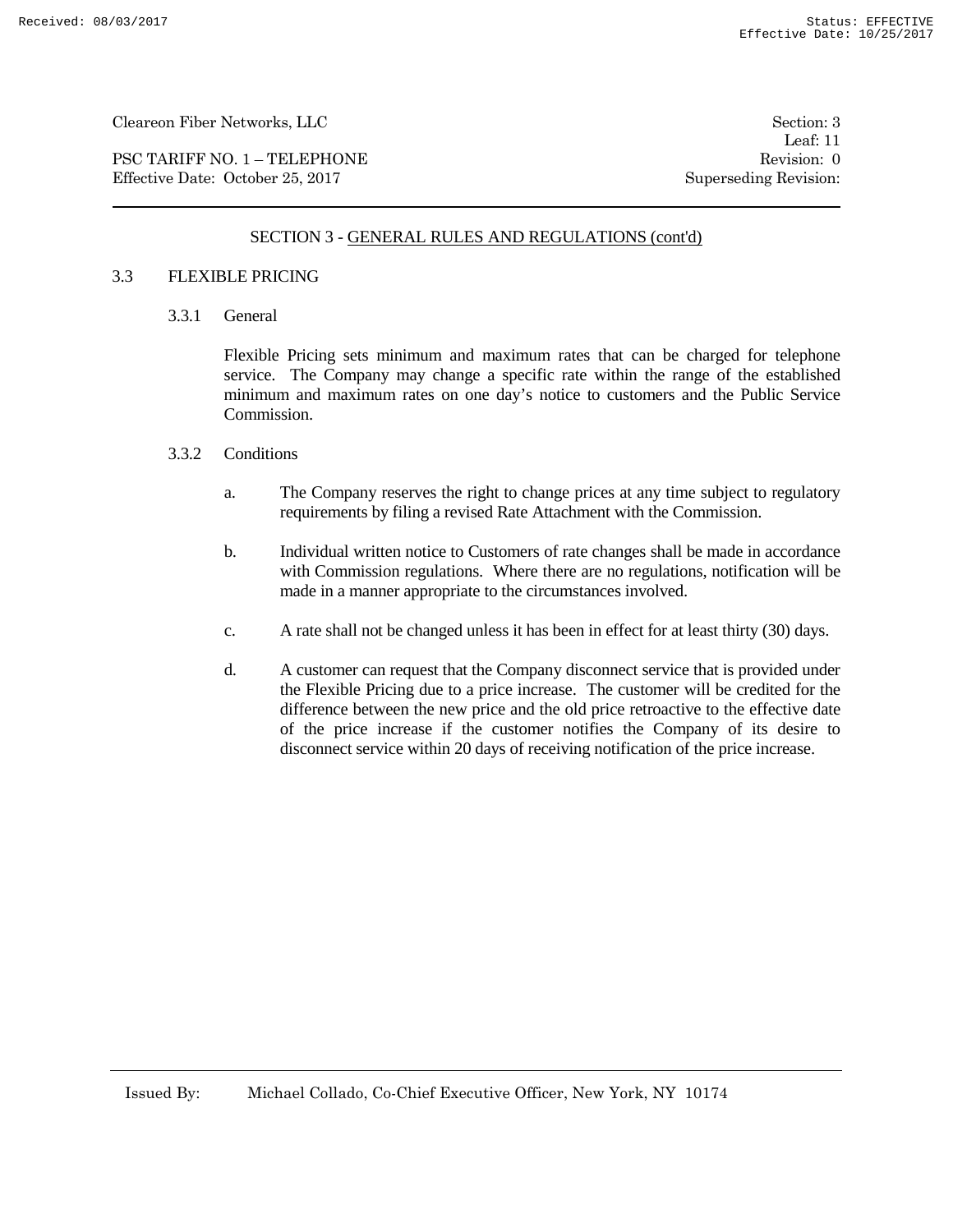PSC TARIFF NO. 1 – TELEPHONE Revision: 0 Effective Date: October 25, 2017 Superseding Revision:

Leaf: 12

#### SECTION 3 - GENERAL RULES AND REGULATIONS (cont'd)

### 3.4 PAYMENT FOR SERVICE RENDERED

#### 3.4.1 Responsibility for All Charges

Any applicant for facilities or service may be required to sign an application form requesting the Company to furnish the facilities or service in accordance with the rates, charges, rules and regulations from time to time in force and effect. The customer is responsible for all local and toll calls originating from the customer's premises and for all calls charged to the customer's line where any person answering the customer's line agrees to accept such charge.

#### 3.4.2 Deposits

Subject to special provisions as may be set forth below and in Sections 2.10 and 2.11 of this Tariff, any applicant or customer whose financial responsibility is not established to the satisfaction of the Company may be required to deposit a sum up to an amount equal to the total of the estimated local service and intraLATA toll charges for up to two months for the facilities and service. If the minimum period of service for the requested facilities and service is more than one month, as specified in this Tariff, the customer may also be required to deposit a sum up to an amount equal to the total charges for service for the minimum service period less any connection charge paid by the customer.

The fact that a deposit has been made shall in no way relieve the applicant or customer from complying with the Tariff regulations for the prompt payment of bills on presentation. Each applicant from whom a deposit is collected will be given a certificate of deposit and circular containing the terms and conditions applicable to deposits, in accordance with the Rules and Regulations of the Commission pertaining to customer deposits.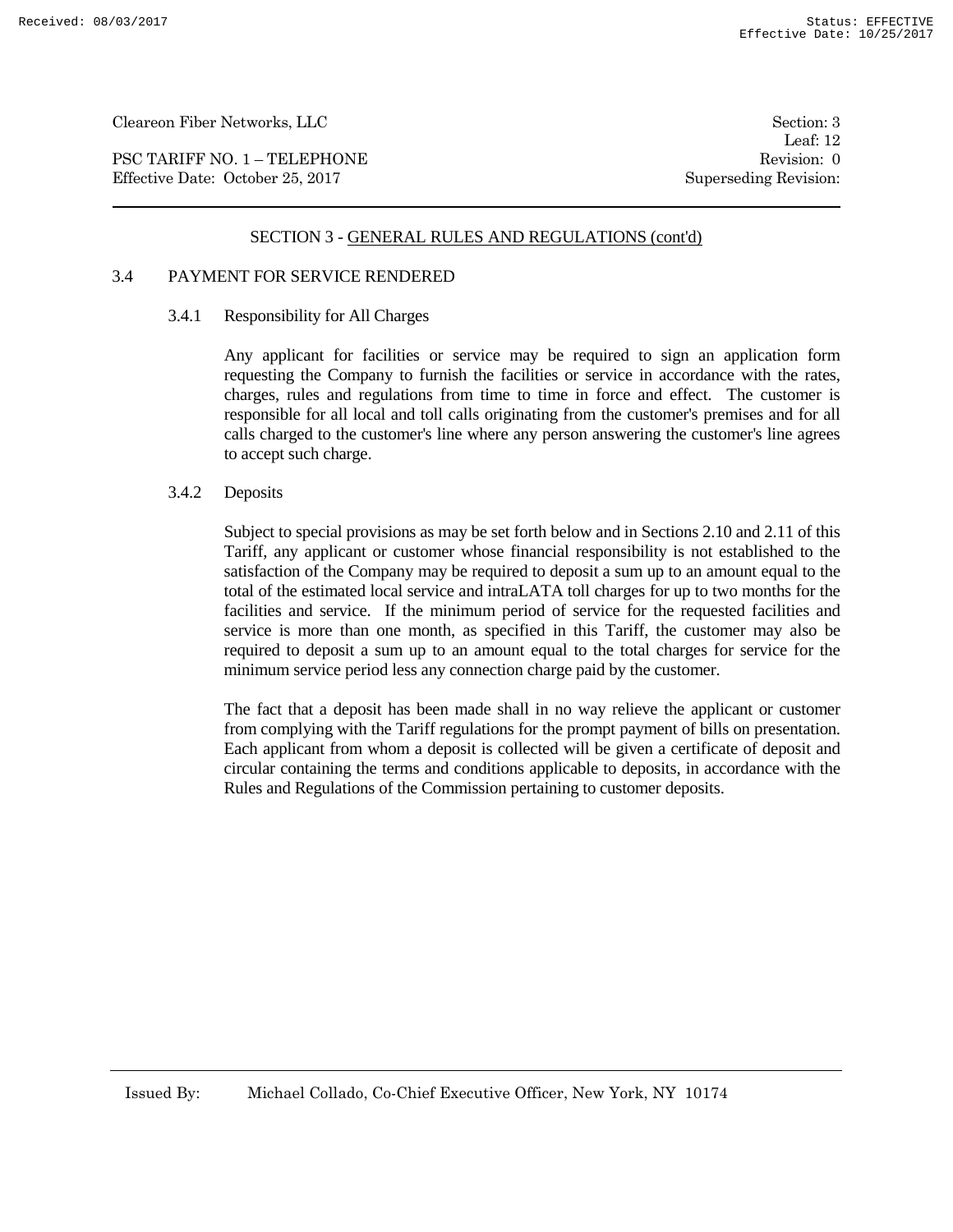PSC TARIFF NO. 1 – TELEPHONE Revision: 0 Effective Date: October 25, 2017 Superseding Revision:

Leaf: 13

### SECTION 3 - GENERAL RULES AND REGULATIONS (cont'd)

# 3.4 PAYMENT FOR SERVICE RENDERED (cont'd)

- 3.4.2 Deposits (cont'd)
	- a. Interest on Deposits

Simple interest at the rate specified by the Commission shall be credited or paid to the customer while the Company holds the deposit.

b. Inadequate Deposit

If the amount of a deposit is proven to be less than required to meet the requirements specified above, the customer shall be required to pay an additional deposit upon request.

c. Return of Deposit

When a deposit is to be returned, the customer may request that the full amount of the deposit be issued by check. If the customer requests that the full amount be credited to amounts owed the Company, the Company will process the transaction on the billing date and apply the deposit to any amount currently owed to the Company, and return any remaining amount of the deposit to the customer by check.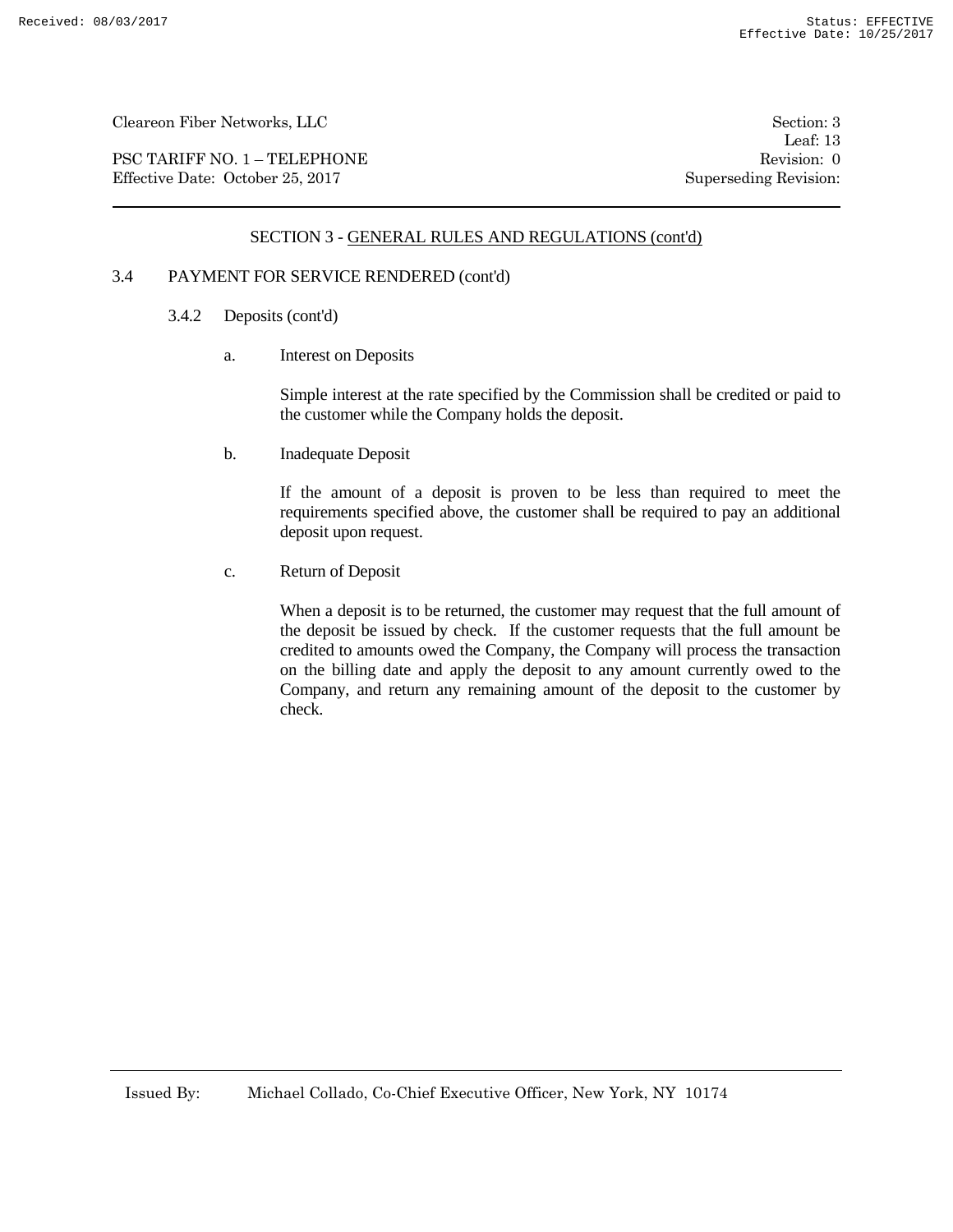PSC TARIFF NO. 1 – TELEPHONE Revision: 0 Effective Date: October 25, 2017 Superseding Revision:

Leaf: 14

#### SECTION 3 - GENERAL RULES AND REGULATIONS (cont'd)

# 3.4 PAYMENT FOR SERVICE RENDERED (cont'd)

#### 3.4.3 Payment of Charges

Charges for facilities and service, other than usage charges, are due monthly in advance. All other charges are payable upon request of the Company. Bills are due on the due date shown on the bill and are payable at any business office of the Company, by U.S. Mail, or at any location designated by the Company. If objection is not received by the Company within three months after the bill is rendered, the items and charges appearing thereon shall be determined to be correct and binding upon the customer. A bill will not be deemed correct and binding upon the customer if the Company has records on the basis of which an objection may be considered, or if the customer has in his or her possession such Company records. If objection results in a refund to the customer, such refund will be with interest at the greater of the unadjusted customer deposit rate or the applicable late payment rate, if any, for the service classification under which the customer was billed. Interest will be paid from the date when the customer overpayment was made, adjusted for any changes in the deposit rate or late payment rate, compounded monthly, until the overpayment is refunded. Notwithstanding the foregoing, no interest will be paid by the Company on customer overpayments that are refunded within 30 days after the overpayment is received by the Company.

Where an objection to the bill involves a superseded service order, the items and charges appearing on the bill shall be deemed to be correct and binding upon the customer if objection is not received by the Company within two months after the bill is rendered.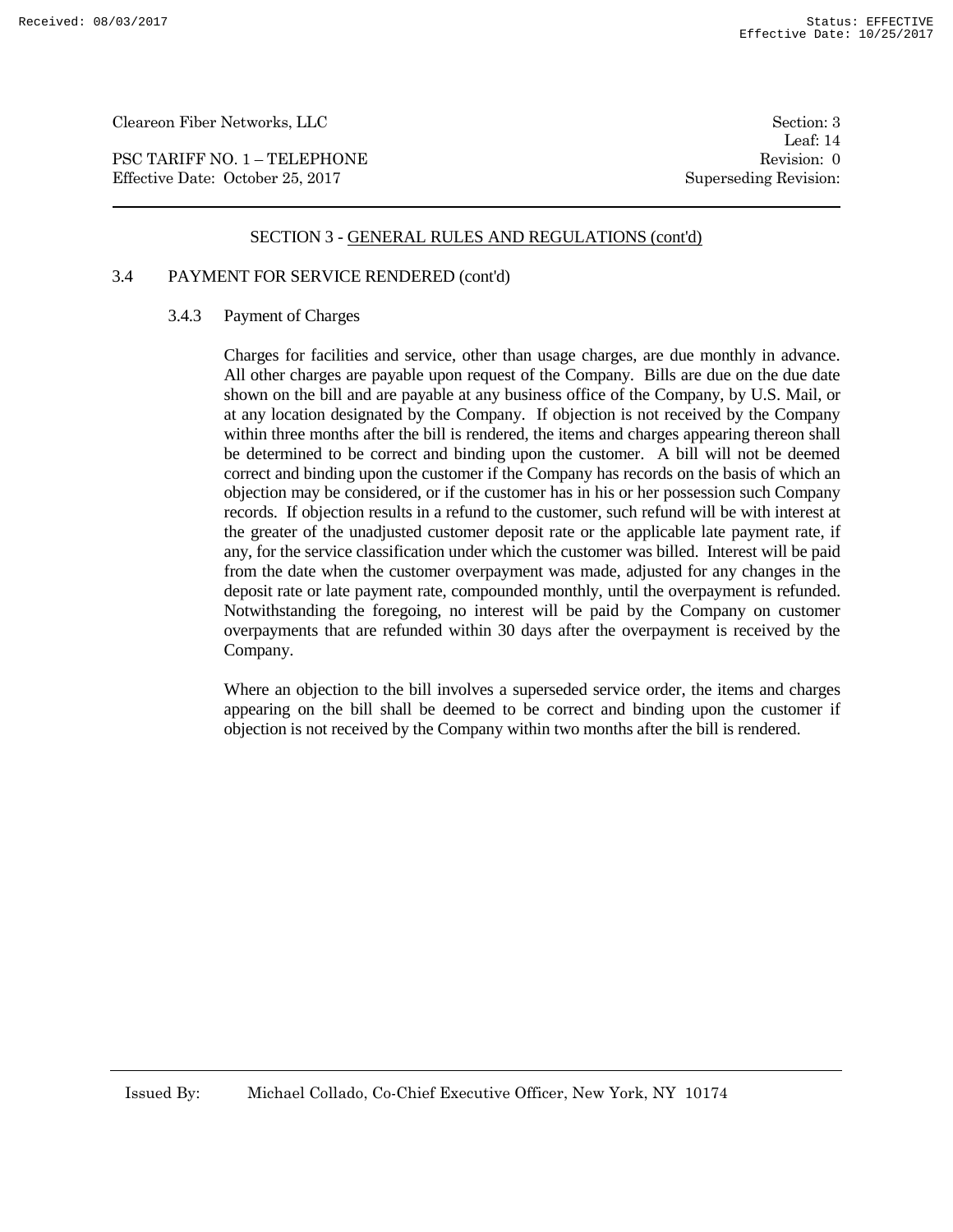PSC TARIFF NO. 1 – TELEPHONE Revision: 0 Effective Date: October 25, 2017 Superseding Revision:

Leaf: 15

### SECTION 3 - GENERAL RULES AND REGULATIONS (cont'd)

# 3.4 PAYMENT FOR SERVICE RENDERED (cont'd)

3.4.4 Return Check Charge

When a check which has been presented to the Company by a customer in payment for charges is returned by the bank, the customer shall be responsible for the payment of a Returned Check Charge of \$20.00.

- 3.4.5 Late Payment Charges
	- a. Customer bills for telephone service are due on the due date specified on the bill. A customer is in default unless payment is made on or before the due date specified on the bill. If payment is not received by the customer's next billing date, a late payment charge of 1.5% will be applied to all amounts previously billed under this Tariff, excluding one month's local service charge, but including arrears and unpaid late payment charges.
	- b. Late payment charges do not apply to those portions (and only those portions) of unpaid balances that are associated with disputed amounts. Undisputed amounts on the same bill are subject to late payment charges if unpaid and carried forward to the next bill.
	- c. Late payment charges do not apply to final accounts.
	- d. Late payment charges do not apply to government agencies of the State of New York. These agencies are required to make payment in accordance with the provisions of Article XI-A of the State Finance Law (Chapter 153 of the Laws of 1984).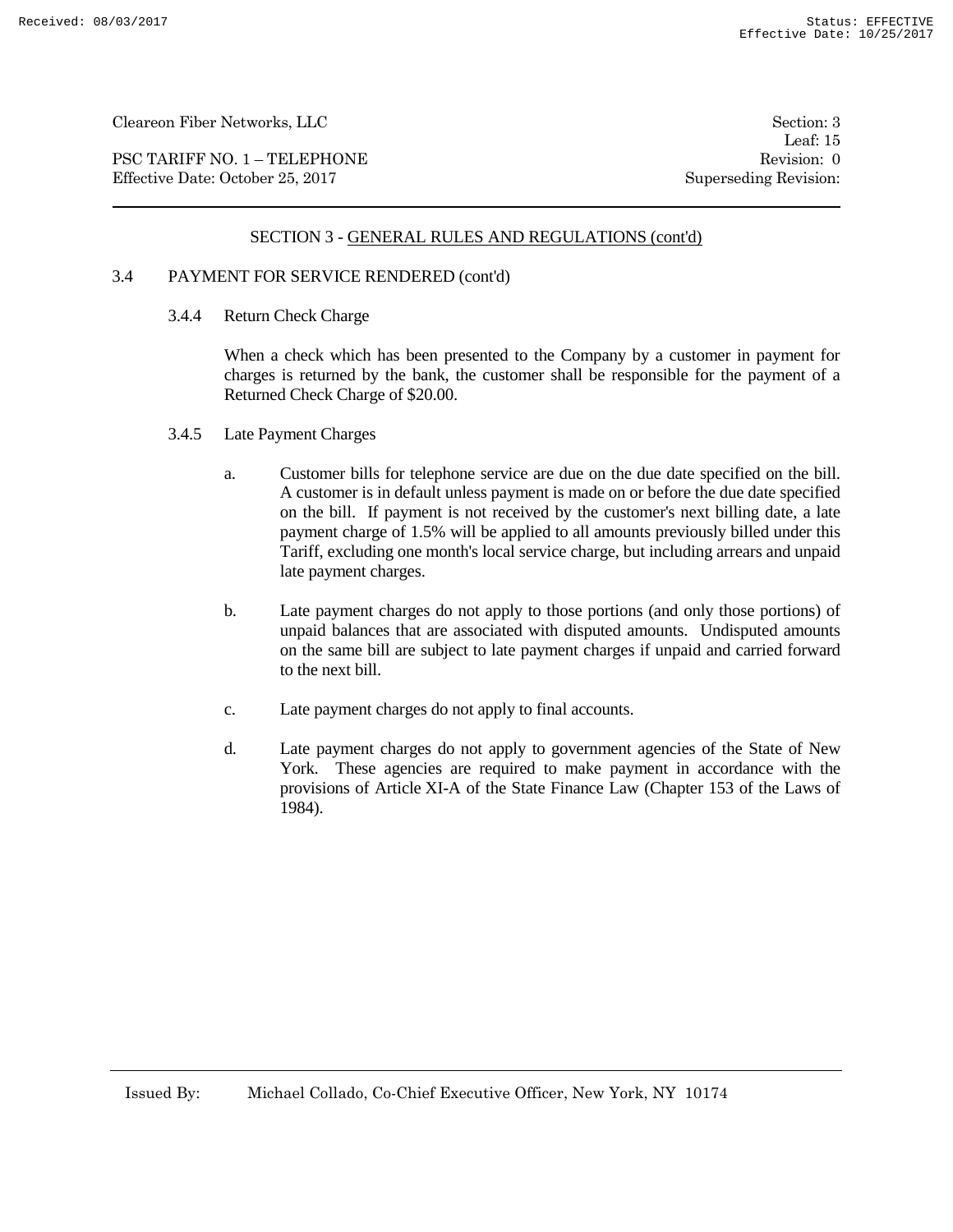PSC TARIFF NO. 1 – TELEPHONE Revision: 0 Effective Date: October 25, 2017 Superseding Revision:

Leaf: 16

#### SECTION 3 - GENERAL RULES AND REGULATIONS (cont'd)

# 3.4 PAYMENT FOR SERVICE RENDERED (cont'd)

#### 3.4.6 Customer Overpayments

The Company will provide interest on customer overpayments that are not refunded within 30 days of the date the Company receives the overpayment. An overpayment is considered to have occurred when payment in excess of the correct charges for service is made because of erroneous Company billing. The customer will be issued reimbursement for the overpayment, plus interest, or, if agreed to by the customer, credit for the amount will be provided on the next regular Company bill. The rate of interest shall be of the customer deposit interest rate.

Interest shall be paid from the date when overpayment was made, adjusted for any changes in the deposit rate or late payment rate, and compounded monthly, until the date when the overpayment is refunded. The date when overpayment is considered to have been made will be the date on which the customer's overpayment was originally recorded to the customer's account by the Company.

#### 3.5 INSTALLATION SERVICE

The Company provides a Half-Day Installation Plan, which offers customers half-day appointments (i.e., morning/afternoon or a rolling interval) for connection of Commission regulated service involving a customer premise visit. In the case of any inconsistency with the regulations in Part 609 of 16 NYCRR for installation service, the rules of the Commission shall prevail.

#### 3.6 ACCESS TO CUSTOMER'S PREMISES

The customer shall be responsible for making arrangements or obtaining permission for safe and reasonable access for Company employees or agents of the Company to enter the premises of the customer or any joint user or customer of the customer at any reasonable hour for the purpose of inspecting, repairing, testing or removing any part of the Company's facilities.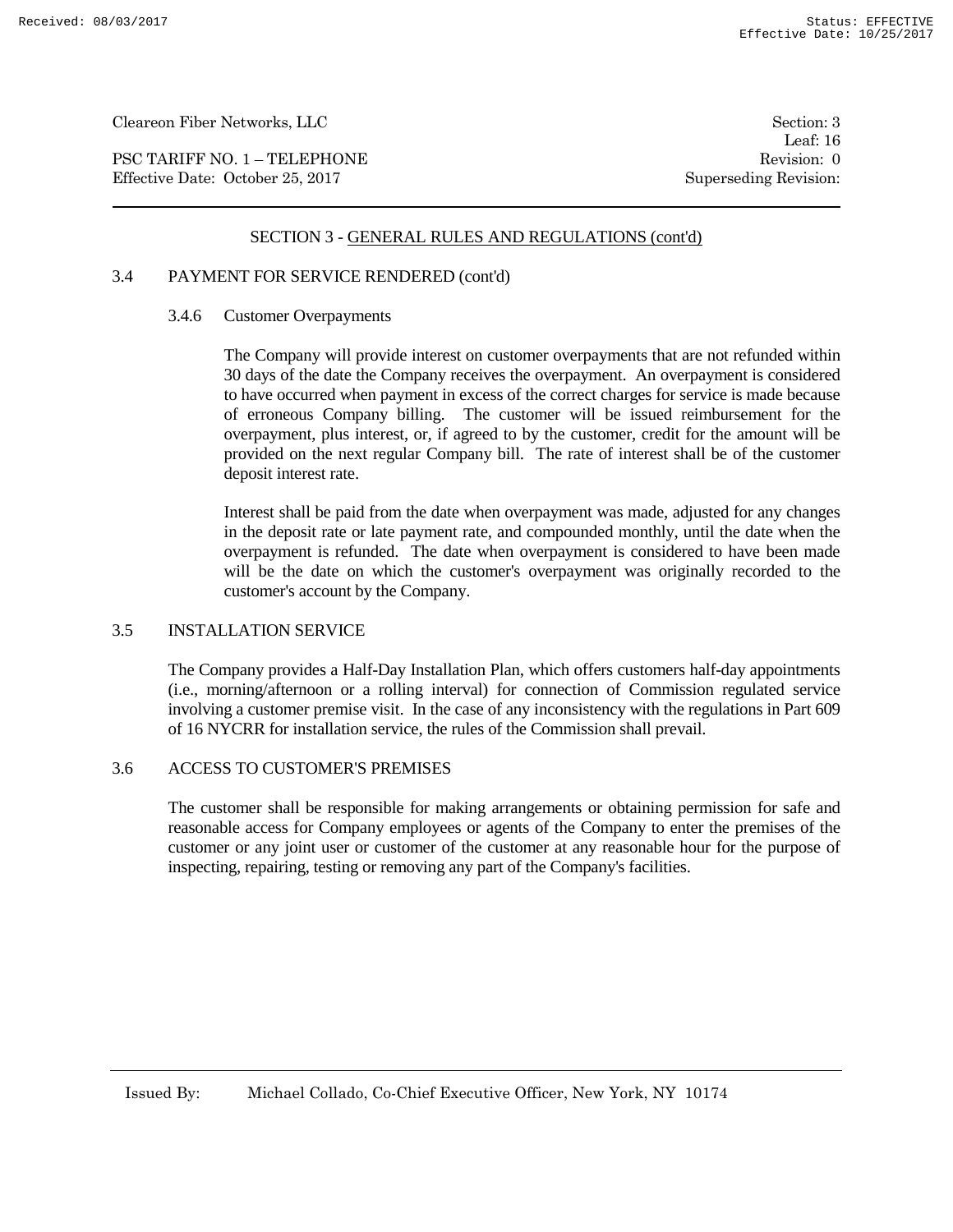PSC TARIFF NO. 1 – TELEPHONE Revision: 0 Effective Date: October 25, 2017 Superseding Revision:

Leaf: 17

### SECTION 3 - GENERAL RULES AND REGULATIONS (cont'd)

#### 3.7 TELEPHONE SURCHARGES

3.7.1 General

In addition to the rates and charges applicable according to the rules and regulations of this Tariff, various surcharges apply to the customer's monthly bill statement as outlined in 2.7.2 and 2.7.3 below.

3.7.2 Surcharge For State Gross Income and Gross Earnings Taxes

A monthly surcharge to recover the additional expense related to the State Gross Income and Gross Earnings Taxes applies to the recurring and nonrecurring rates and charges for all intrastate service except returned check charges, late payment charges and rates for local coin calls. The amount of these surcharges will be based on the applicable rates as set by the state revenue department.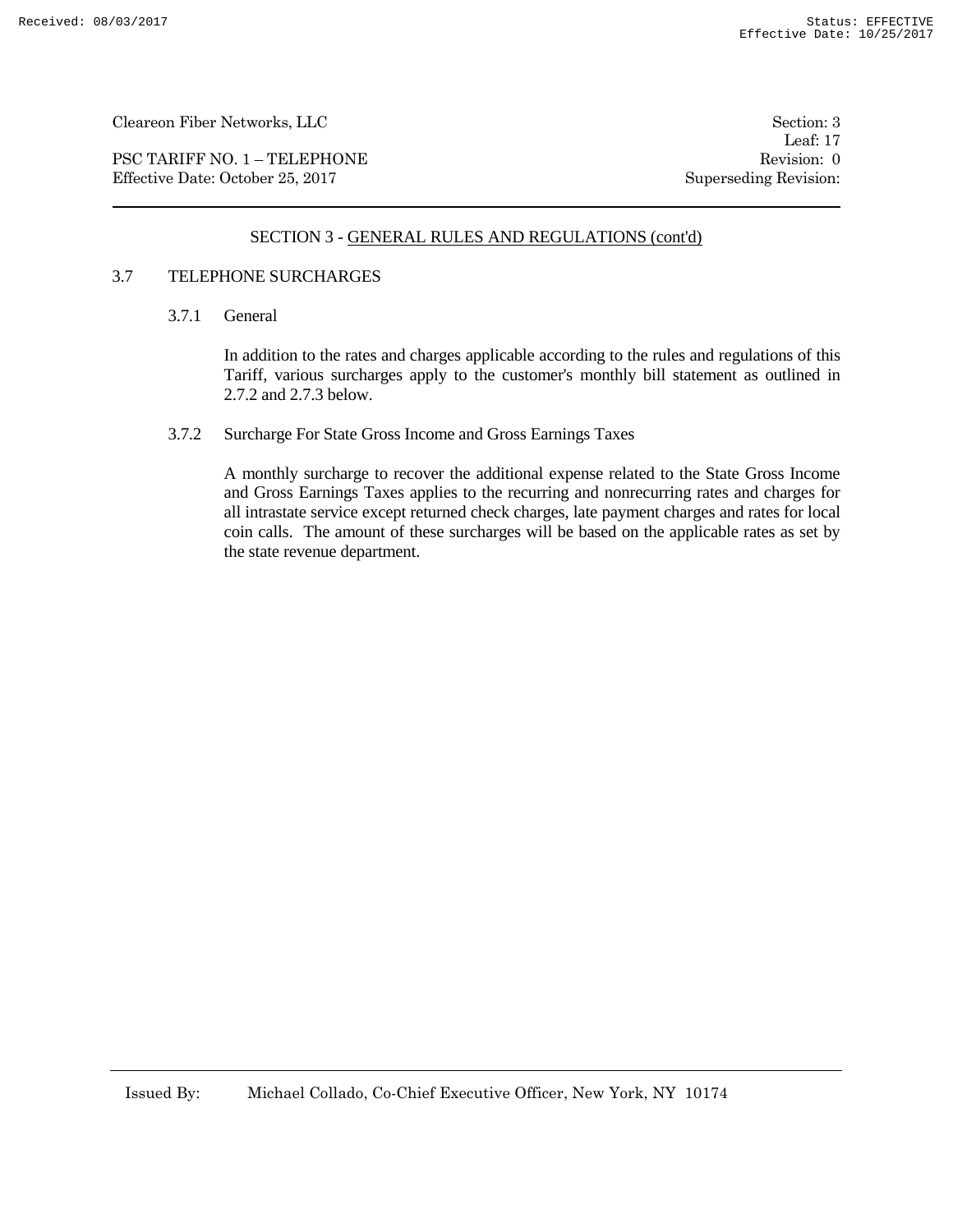PSC TARIFF NO. 1 – TELEPHONE Revision: 0 Effective Date: October 25, 2017 Superseding Revision:

Leaf: 18

### SECTION 3 - GENERAL RULES AND REGULATIONS (cont'd)

### 3.7 TELEPHONE SURCHARGES (cont'd)

3.7.3 Village or Municipal Surcharge On Local Utility Gross Revenue Taxes

In certain cities and villages a municipal surcharge related to the Local Utility Gross Revenue Taxes applies to the recurring and nonrecurring rates and charges for all intrastate service except returned check charges, late payment charges and rates for local coin calls. The amount of the surcharge will be based on the applicable rate as set by the municipal revenue departments.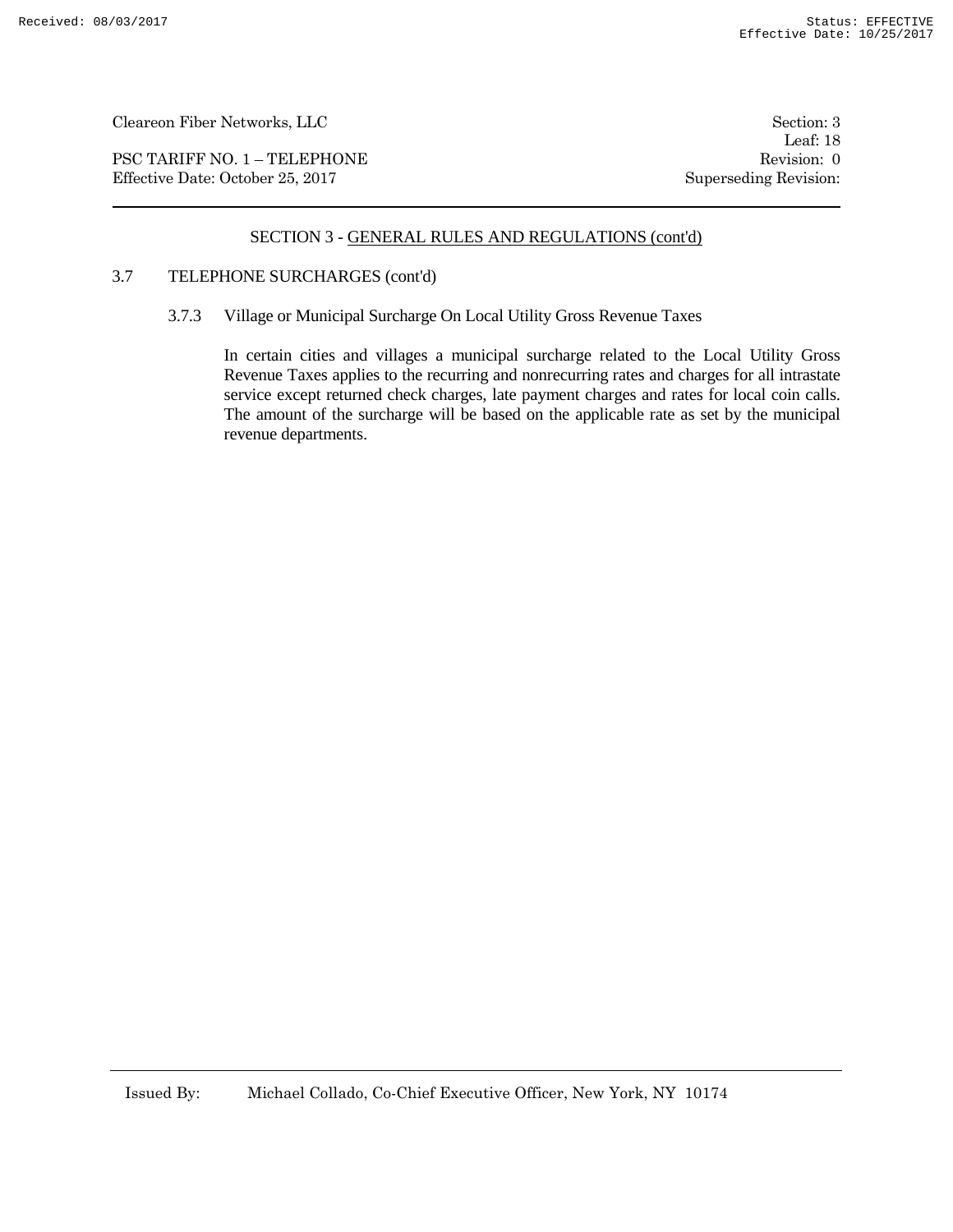PSC TARIFF NO. 1 – TELEPHONE Revision: 0 Effective Date: October 25, 2017 Superseding Revision:

# SECTION 3 - GENERAL RULES AND REGULATIONS (cont'd)

# 3.8 SUSPENSION OR TERMINATION OF SERVICE

3.8.1 Suspension or Termination for Nonpayment

In the event that any bill rendered or any deposit required is not paid, the Company may suspend service or terminate service until the bill or the required deposit has been paid. If service is suspended or terminated for nonpayment, the customer will be billed a Connection Charge as well as any payment due and any applicable deposits upon reconnection.

- A. Termination shall not be made until at least 20 days after written notification has been mailed to the billing address of the customer.
- B. Suspension will not be made until at least 8 days after written notification has been mailed to the customer and 20 days before the termination notice.

Telephone service shall only be suspended between 8:00 AM and 7:30 PM, on Monday through Thursday, and between 8:00 AM and 3:00 PM on Friday. It shall not be suspended or terminated for nonpayment on weekends, public holidays, other federal and state holidays proclaimed by the President or the Governor, or on days when the main business office of the Company is not open for business, or during the periods from December 23rd through December 26th or December 30th through January 1st.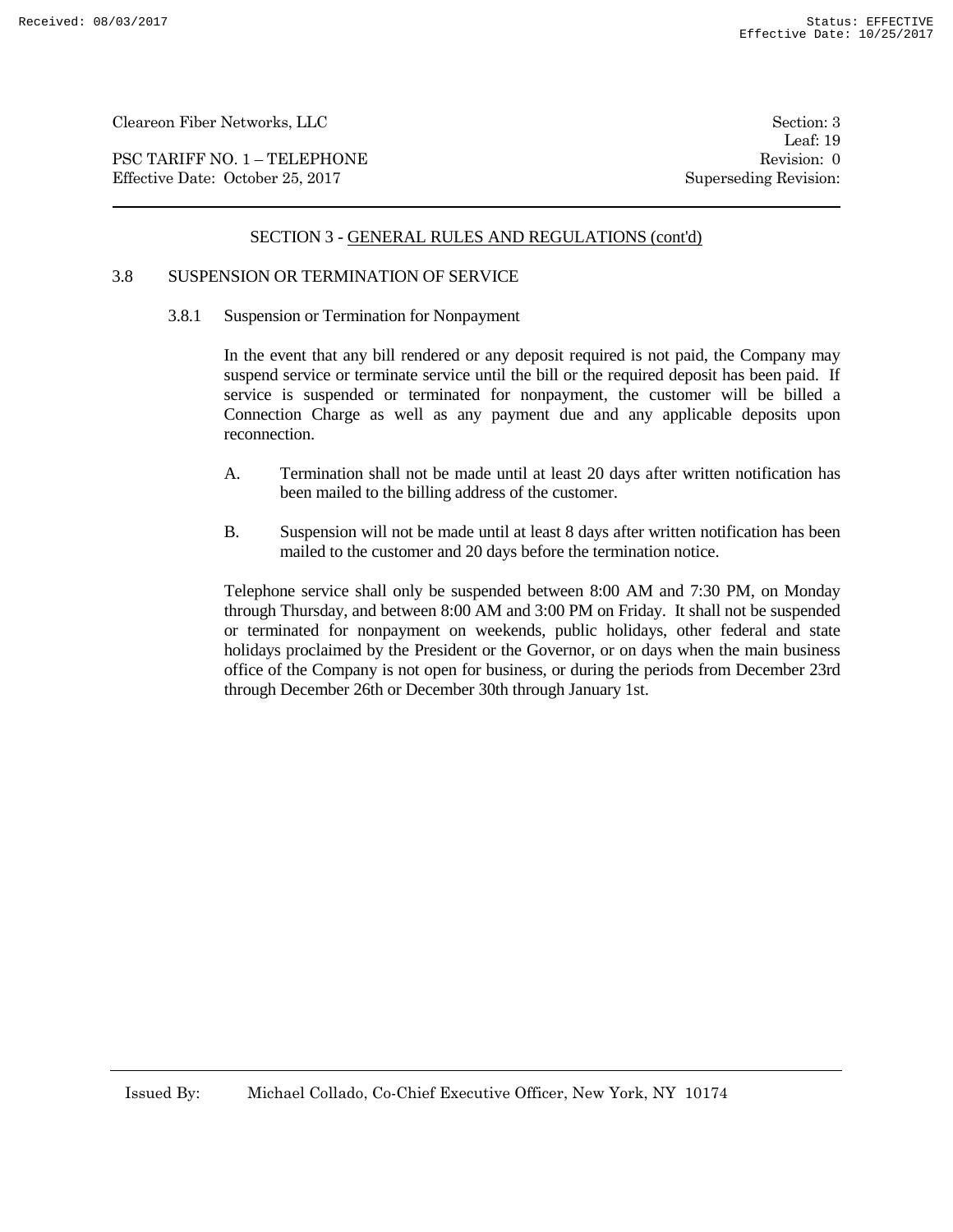PSC TARIFF NO. 1 – TELEPHONE Revision: 0 Effective Date: October 25, 2017 Superseding Revision:

Leaf: 20

# SECTION 3 - GENERAL RULES AND REGULATIONS (cont'd)

# 3.8 SUSPENSION OR TERMINATION OF SERVICE (cont'd)

3.8.2 Exceptions to Suspension and Termination

Telephone service shall not be suspended or terminated for:

- a. Nonpayment of bills rendered for charges other than telephone service or deposits requested in connection with telephone service;
- b. Nonpayment for service for which a bill has not been rendered;
- c. Nonpayment for service which have not been rendered;
- d. Nonpayment of any billed charge which is in dispute or for the nonpayment of a deposit which is in dispute during the period before a determination of the dispute is made by the Company in accordance with Company's complaint handling procedures. These procedures are in accordance with the Public Service Commission Rules and Regulations contained in Part 609 of 16 NYCRR.

Telephone service may be suspended or terminated for nonpayment of the undisputed portion of a disputed bill or deposit if the customer does not pay the undisputed portion after being asked to do so.

e. Nonpayment of backbilled amounts as outlined in 2.11.12.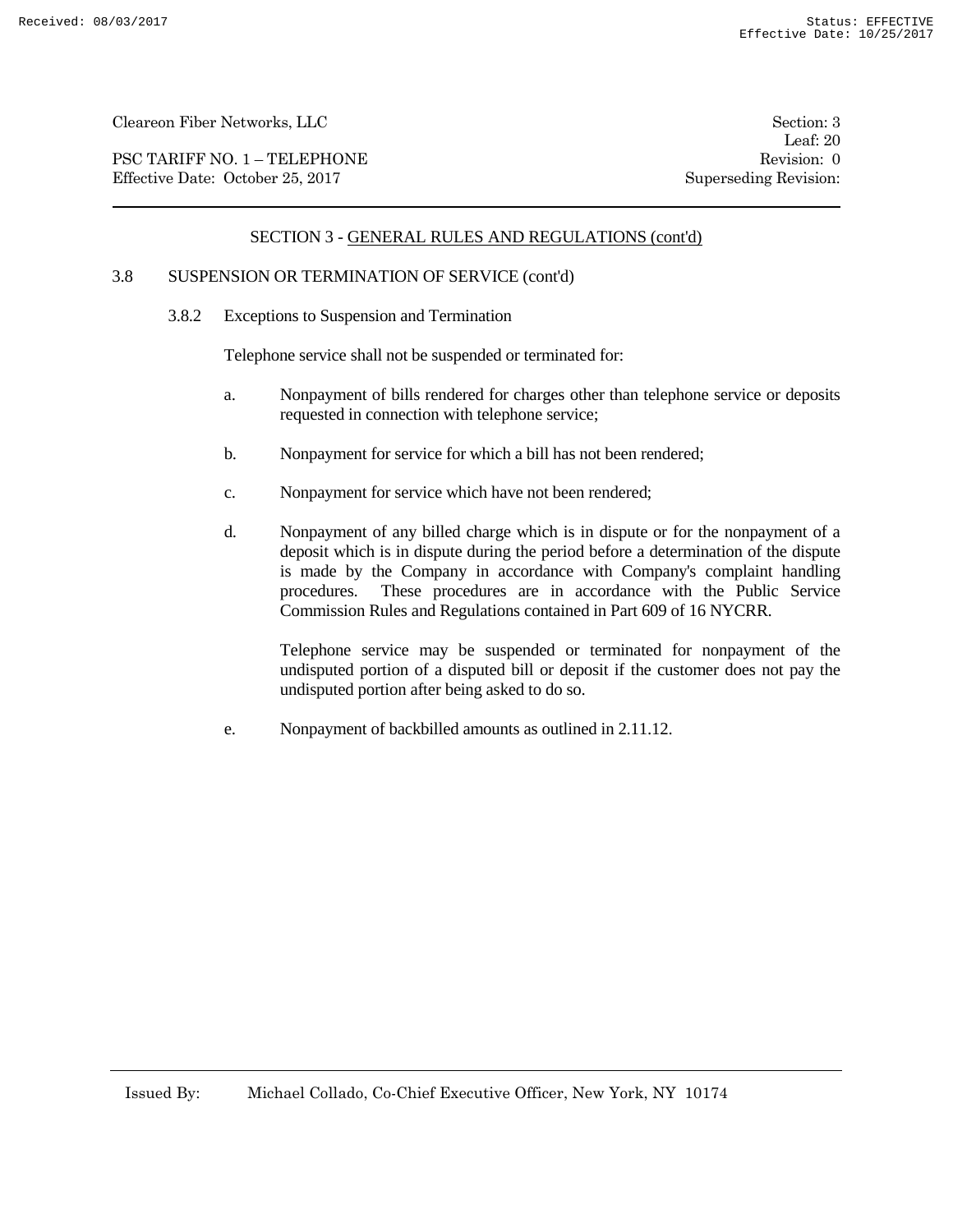PSC TARIFF NO. 1 – TELEPHONE Revision: 0 Effective Date: October 25, 2017 Superseding Revision:

Leaf: 21

# SECTION 3 - GENERAL RULES AND REGULATIONS (cont'd)

### 3.8 SUSPENSION OR TERMINATION OF SERVICE (cont'd)

3.8.3 Verification of Nonpayment

Telephone service shall not be suspended or terminated for nonpayment of a bill rendered or a required deposit unless:

- a. The Company has verified, in a manner approved by the Public Service Commission, that payment has not been received at any office of the Company or at any office of an authorized collection agent through the end of the period indicated in the notice, and
- b. The Company has checked the customer's account on the day that suspension or termination is to occur to determine whether payment has been posted to the customer's account as of the opening of business on that day.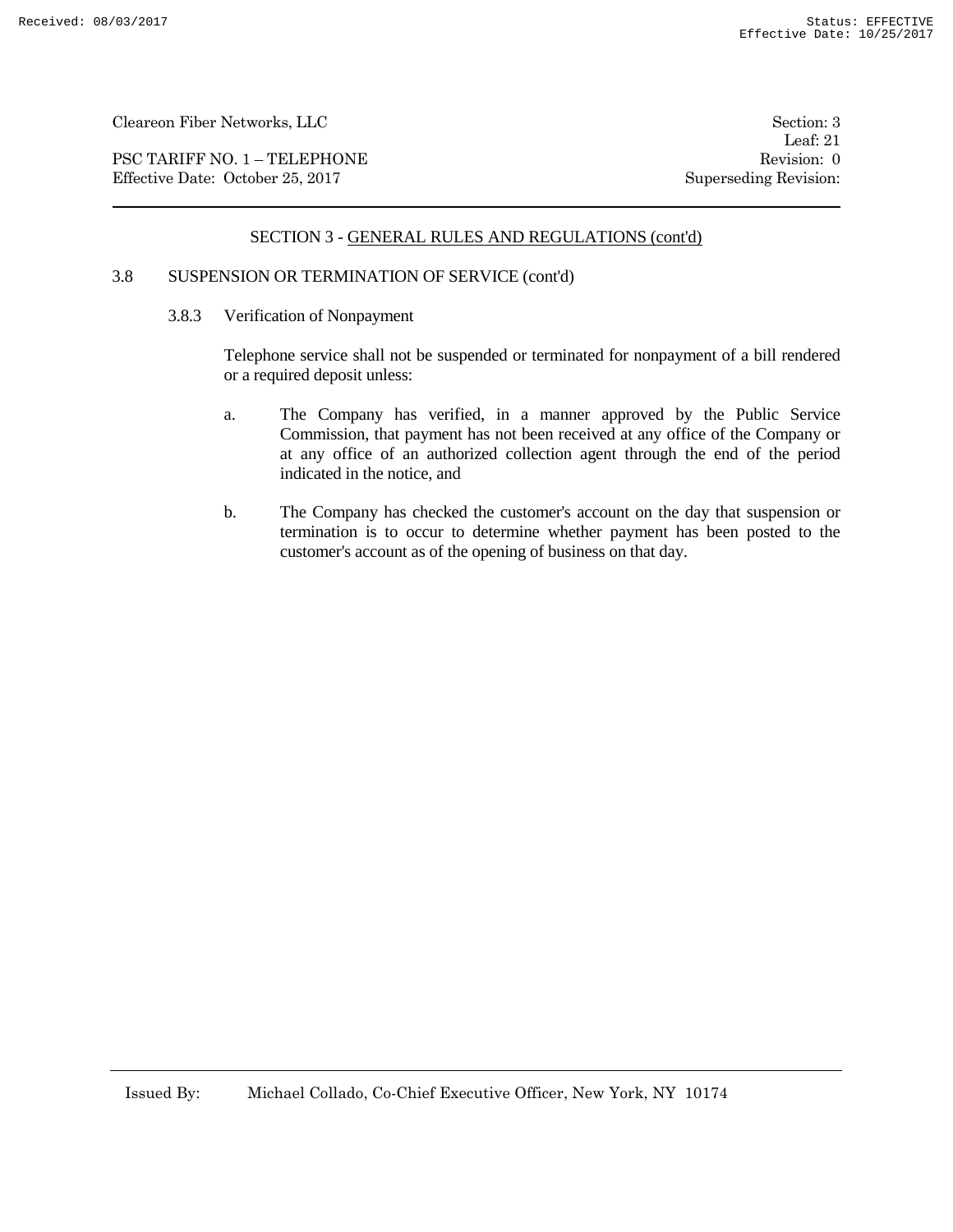PSC TARIFF NO. 1 – TELEPHONE Revision: 0 Effective Date: October 25, 2017 Superseding Revision:

Leaf: 22

### SECTION 3 - GENERAL RULES AND REGULATIONS (cont'd)

# 3.8 SUSPENSION OR TERMINATION OF SERVICE (cont'd)

- 3.8.4 Termination For Cause Other Than Nonpayment
	- a. General

The Company, after notice in writing to the customer and after having given the customer an appropriate opportunity to respond to such notice, may terminate service and sever the connection(s) from the customer's premises under the following conditions:

- 1. in the event of prohibited, unlawful or improper use of the facilities or service, or any other violation by the customer of the rules and regulations governing the facilities and service furnished, or
- 2. if, in the judgment of the Company, any use of the facilities or service by the customer may adversely affect the Company's personnel, plant, property or service. The Company shall have the right to take immediate action, including termination of the service and severing of the connection, without notice to the customer when injury or damage to telephone personnel, plant, property or service is occurring, or is likely to occur, or
- 3. in the event of unauthorized use, where the customer fails to take reasonable steps to prevent the unauthorized use of the facilities or service received from the Company, or
- 4. in the event that service is connected for a customer who is indebted to the Company for service or facilities previously furnished, that service may be terminated by the Company unless the customer satisfies the indebtedness within 20 days after written notification. See Section 2.11.7 regarding Deferred Payment Agreements.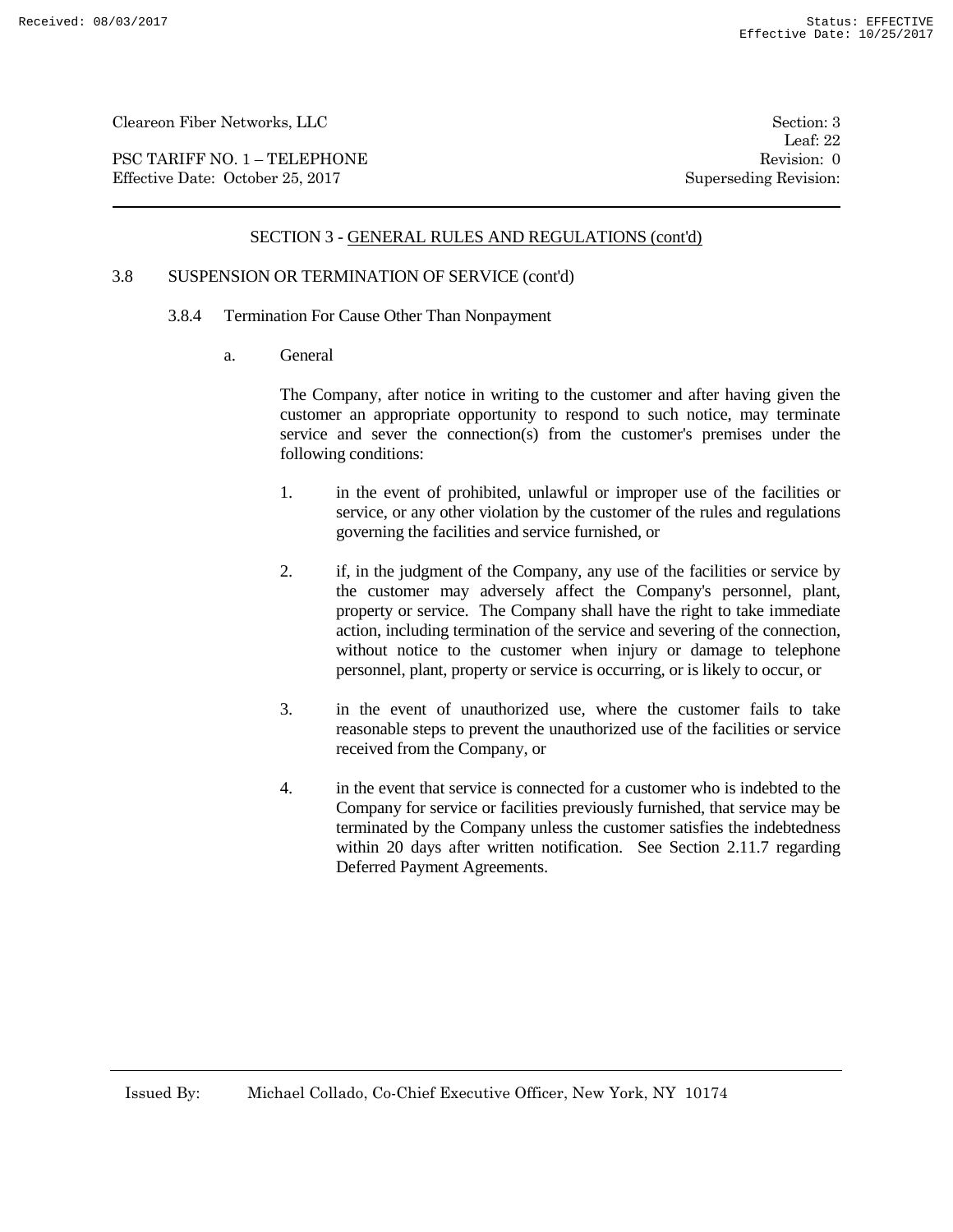PSC TARIFF NO. 1 – TELEPHONE Revision: 0 Effective Date: October 25, 2017 Superseding Revision:

Leaf: 23

### SECTION 3 - GENERAL RULES AND REGULATIONS (cont'd)

# 3.8 SUSPENSION OR TERMINATION OF SERVICE (cont'd)

- 3.8.4 Termination For Cause Other Than Nonpayment (cont'd)
	- b. Prohibited, Unlawful or Improper Use of the Facilities or Service

Prohibited, unlawful or improper use of the facilities or service includes, but is not limited to:

- 1. The use of facilities or service of the Company without payment of tariff charges;
- 2. Calling or permitting others to call another person or persons so frequently or at such times of the day or in such manner as to harass, frighten, abuse or torment such other person or persons;
- 3. The use of profane or obscene language;
- 4. The use of the service in such a manner such that it interferes with the service of other customers or prevents them from making or receiving calls;
- 5. The use of a mechanical dialing device or recorded announcement equipment to seize a customer's line, thereby interfering with the customer's use of the service;
- 6. Permitting fraudulent use.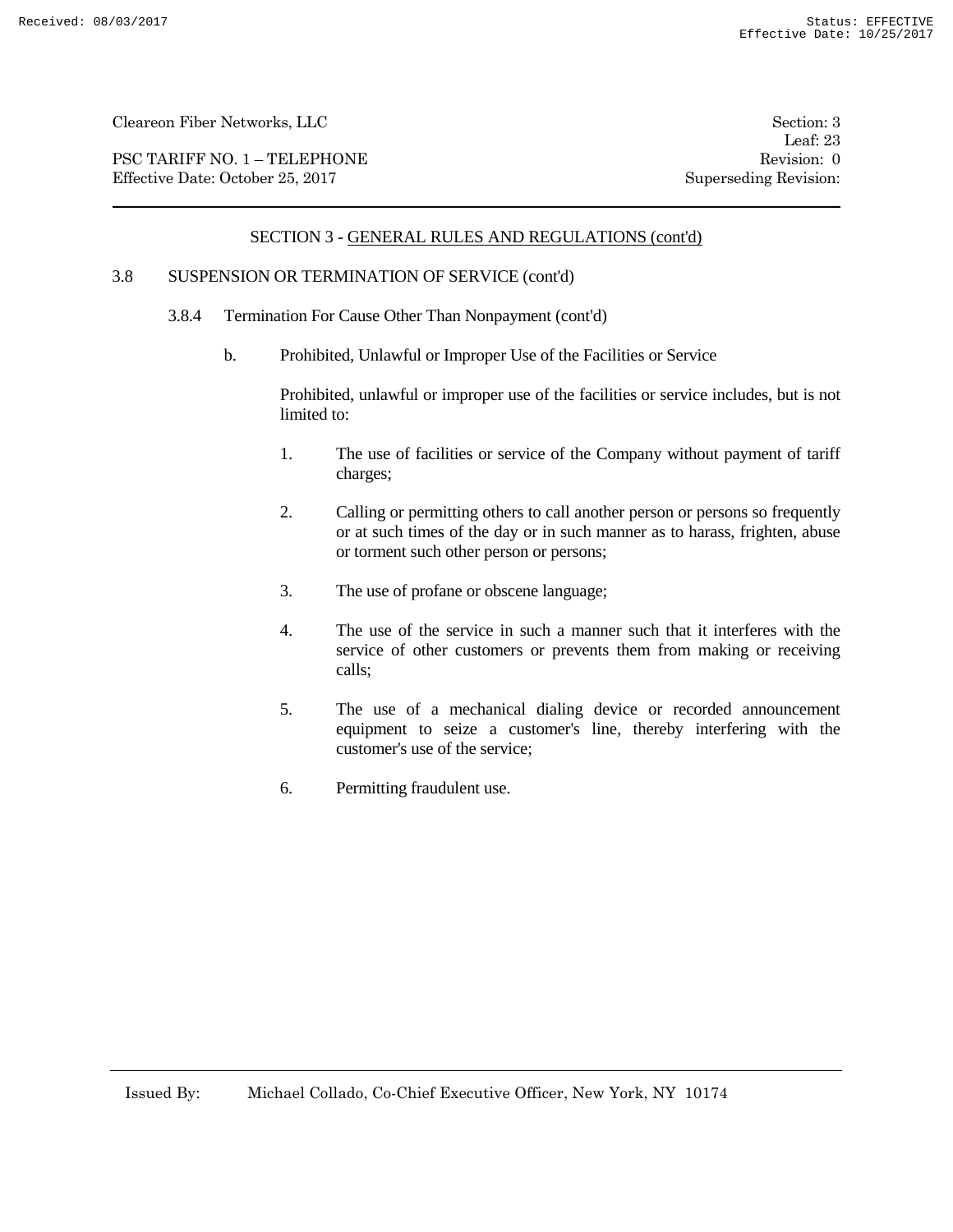PSC TARIFF NO. 1 – TELEPHONE Revision: 0 Effective Date: October 25, 2017 Superseding Revision:

Leaf: 24

### SECTION 3 - GENERAL RULES AND REGULATIONS (cont'd)

# 3.8 SUSPENSION OR TERMINATION OF SERVICE (cont'd)

- 3.8.4 Termination For Cause Other Than Nonpayment (cont'd)
	- c. Abandonment or Unauthorized Use of Facilities
		- 1. If it is determined that facilities have been abandoned, or are being used by unauthorized persons, or that the customer has failed to take reasonable steps to prevent unauthorized use, the Company may terminate telephone service.
		- 2. In the event that telephone service is terminated for abandonment of facilities or unauthorized use and service is subsequently restored to the same customer at the same location:
			- a. No charge shall apply for the period during which service had been terminated, and
			- b. Reconnection charges will apply when service is restored. However, no charge shall be made for reconnection if the service was terminated due to an error on the part of the Company.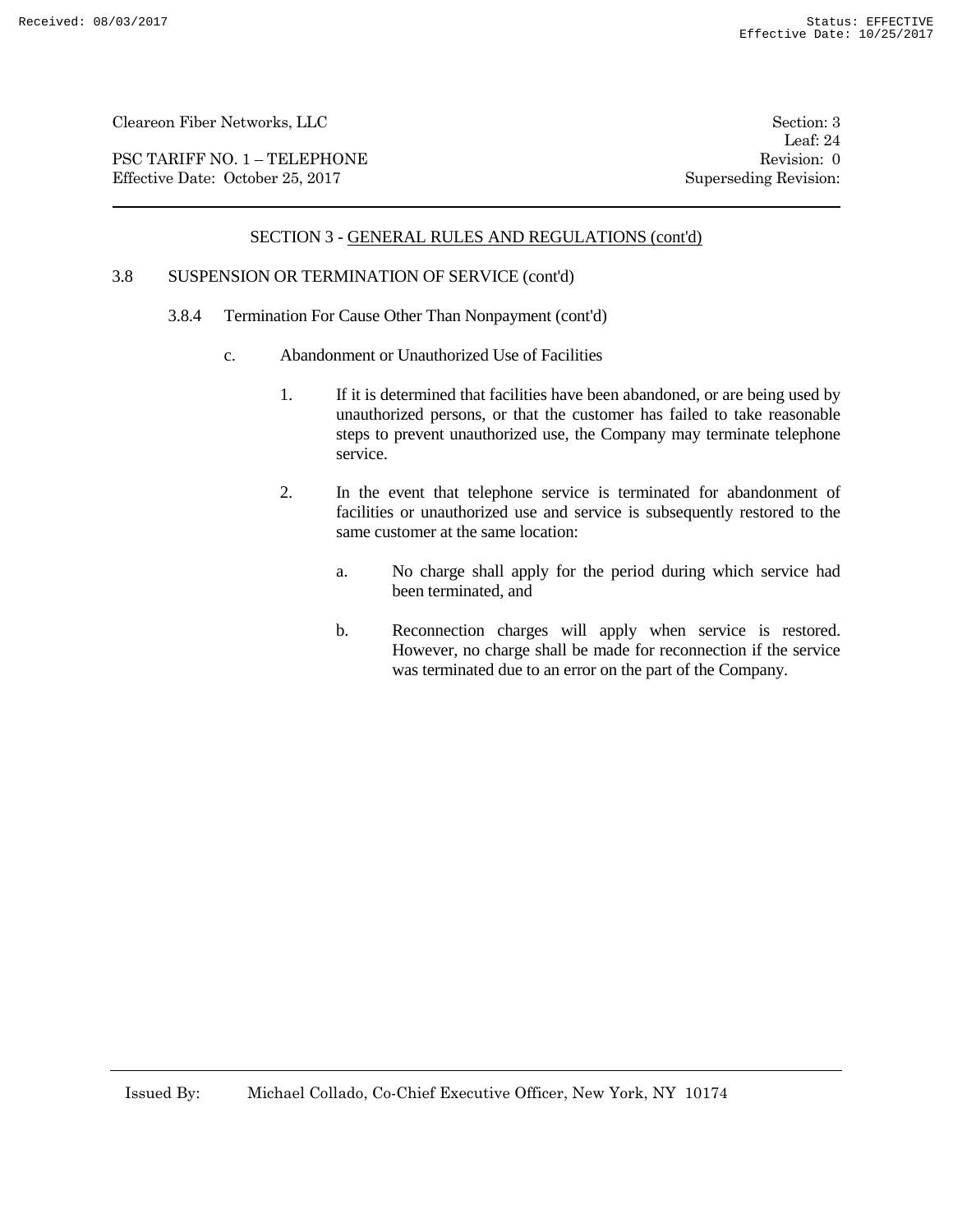PSC TARIFF NO. 1 – TELEPHONE Revision: 0<br>
Effective Date: October 25, 2017 Superseding Revision: 0 Effective Date: October 25, 2017

Leaf: 25

### SECTION 3 - GENERAL RULES AND REGULATIONS (cont'd)

# 3.8 SUSPENSION OR TERMINATION OF SERVICE (cont'd)

- 3.8.4 Termination For Cause Other Than Nonpayment (cont'd)
	- d. Change in the Company's Ability to Secure Access

Any change in the Company's ability (a) to secure and retain suitable facilities and rights for the construction and maintenance of the necessary circuits and equipment or (b) to secure and retain suitable space for its plant and facilities in the building where service is provided to the customer may require termination of a customer's service until such time as new arrangements can be made. No charges will be assessed the customer while service is terminated, and no connection charges will apply when the service is restored.

3.8.5 Emergency Termination of Service

The Company will immediately terminate the service of any customer, on request, when the customer has reasonable belief that the service is being used by an unauthorized person or persons. The Company may require that the request be submitted in writing as a follow-up to a request made by telephone.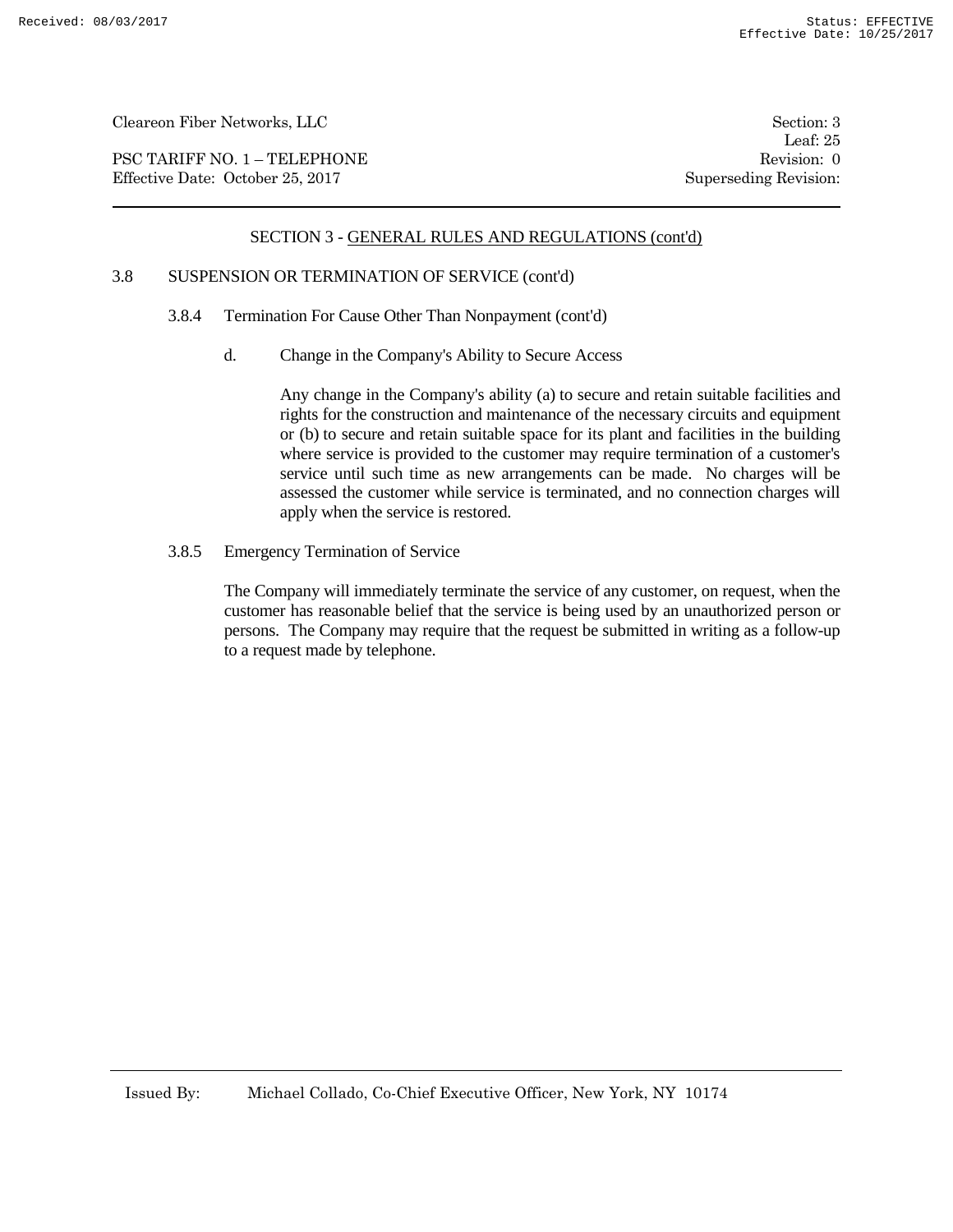PSC TARIFF NO. 1 – TELEPHONE Revision: 0 Effective Date: October 25, 2017 Superseding Revision:

Leaf: 26

### SECTION 3 - GENERAL RULES AND REGULATIONS (cont'd)

# 3.9 ADDITIONAL PROVISIONS APPLICABLE TO BUSINESS CUSTOMERS

- 3.9.1 Application of Rates
	- a. Business rates apply to service furnished:
		- 1. In office buildings, stores, factories and all other places of a business nature;
		- 2. In hotels, apartment houses, clubs and boarding and rooming houses except when service is within the customer's domestic establishment and no business listings are provided; colleges, hospitals and other institutions; and in churches except when service is provided to an individual of the clergy for personal use only and business service is already established for the church at the same location;
		- 3. At any location when the listing or public advertising indicates a business or a profession;
		- 4. At any location where the service includes an extension which is at a location where business rates apply unless the extension is restricted to incoming calls;
		- 5. At any location where the customer resells or shares exchange service;
	- b. The use of business facilities and service is restricted to the customer, customers, agents and representatives of the customer, and joint users.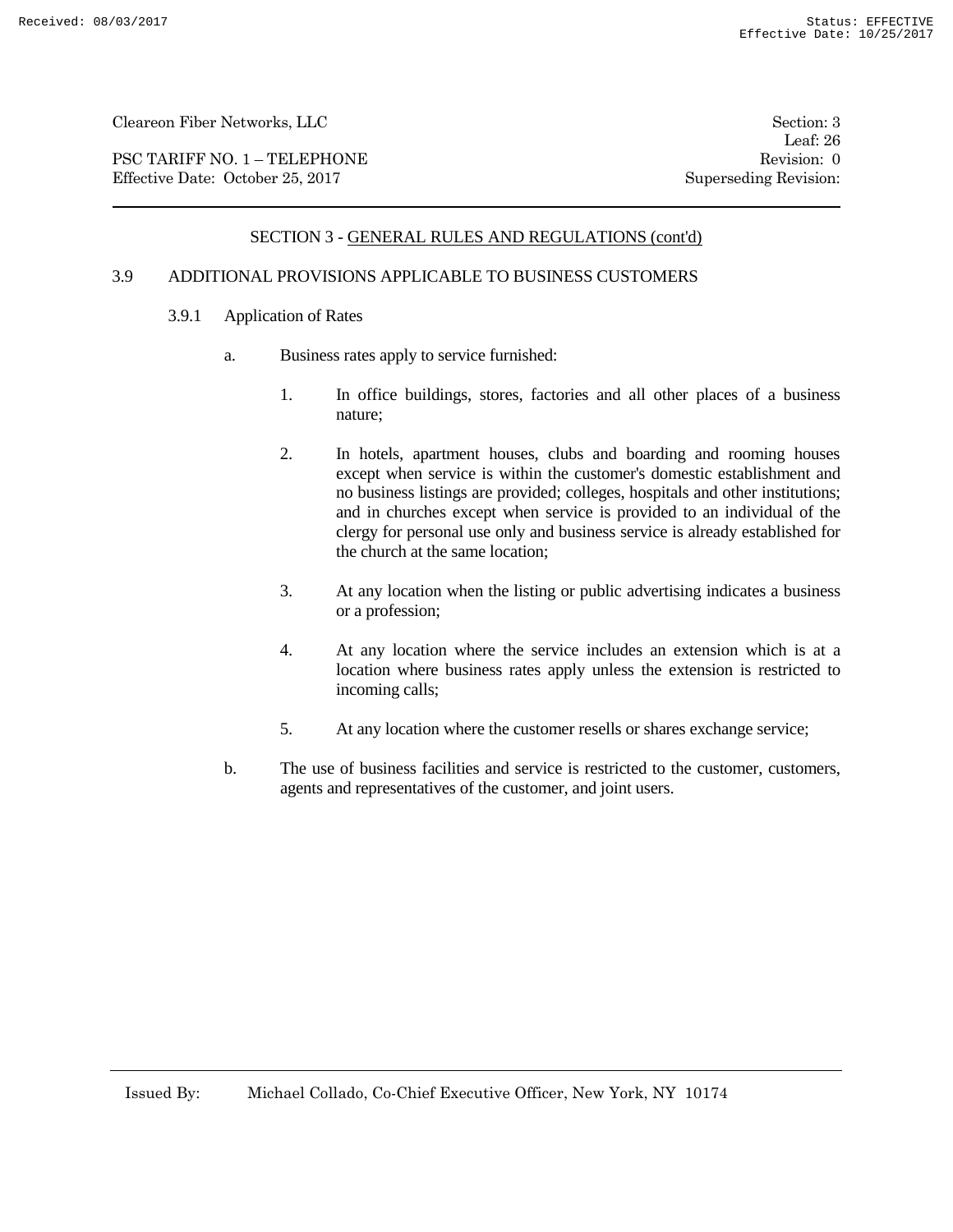PSC TARIFF NO. 1 – TELEPHONE Revision: 0 Effective Date: October 25, 2017 Superseding Revision:

Leaf: 27

# SECTION 3 - GENERAL RULES AND REGULATIONS (cont'd)

# 3.9 ADDITIONAL PROVISIONS APPLICABLE TO BUSINESS CUSTOMERS (Cont'd)

3.9.2 Telephone Number Changes

When a business customer requests a telephone number change, the referral period for the disconnected number is 180 days.

The customer may order a Customized Number where facilities permit for an additional charge as specified in Section 5.9 of this Tariff.

When service in an existing location is continued for a new customer, the existing telephone number may be retained by the new customer only if the former customer consents in writing, and if all charges against the account are paid or assumed by the new customer.

#### 3.9.3 Deposits

Deposits will be returned to a business customer upon cancellation of service or after one year, whichever event occurs first, unless the customer is delinquent in payment, in which case the Company will continue to retain the deposit until the delinquency is satisfied. If a service is involuntarily discontinued, the deposit is applied against the final bill, and any balance is returned to the customer.

#### 3.9.4 Dishonored Checks

If a business customer who has received a notice of discontinuance pays the bill with a check that is subsequently dishonored, the account remains unpaid and the Company is not required to issue any additional notice before disconnecting service.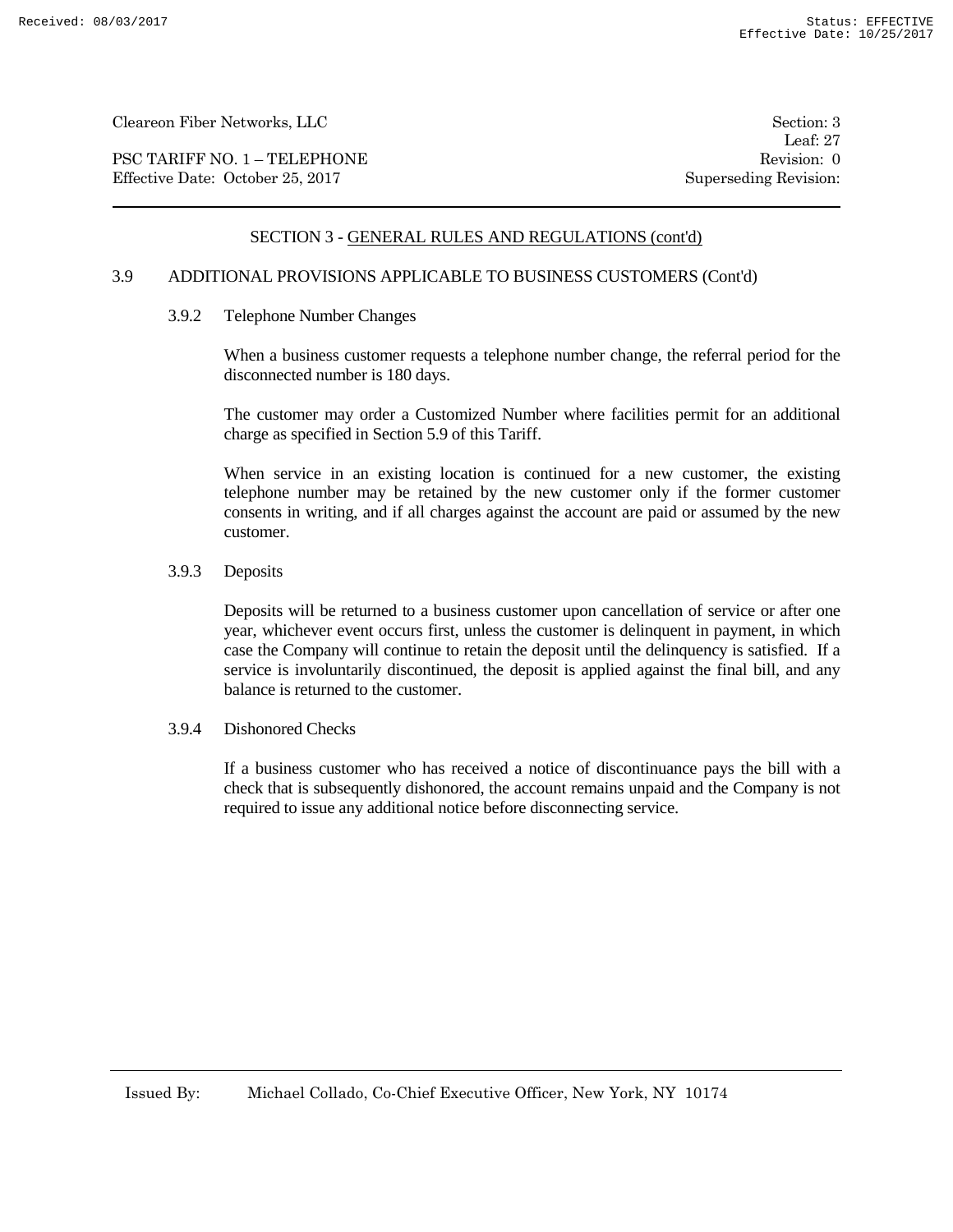PSC TARIFF NO. 1 – TELEPHONE Revision: 0 Effective Date: October 25, 2017 Superseding Revision:

Leaf: 28

### SECTION 3 - GENERAL RULES AND REGULATIONS (cont'd)

### 3.10 ALLOWANCES FOR INTERRUPTIONS IN SERVICE

Interruptions in service, which are not due to the negligence of, or non-compliance with the provisions of this Tariff by the Customer, or the operation or malfunction of the facilities, power, or equipment provided by the Customer, will be credited to the Customer as set forth below for the part of the service that the interruption affects. A credit allowance will be made when an interruption occurs because of a failure of any component furnished by the Company under this Tariff.

#### 3.10.1 Credit for Interruptions

- a. An interruption period begins when the Customer reports a service, facility, or circuit to be interrupted and releases it for testing and repair. An interruption period ends when the service, facility, or circuit is operative. If the Customer reports a service, facility, or circuit to be inoperative but declines to release it for testing and repair, it is considered to be impaired, but not interrupted.
- b. For calculating credit allowances, every month is considered to have 30 days. A credit allowance is applied on a pro rata basis against the rates specified hereunder and is dependent upon the length of the interruption. Only those facilities on the interrupted portion of the circuit will receive a credit.
- c. A credit allowance will be given, upon request of the customer to the business office, for interruptions of 30 minutes or more. Credit allowances will be calculated as follows:
	- i. if interruption continues for less than 24 hours:
		- a) 1/30th of the monthly rate if it is the first interruption in the same billing period.
		- b) 2/30ths of the monthly rate if there was a previous interruption of at least 24 hours in the same billing period.
	- ii. if interruption continues for more than 24 hours:
		- a) if caused by storm, fire, flood or other condition out of Company's control, 1/30th of the monthly rate for each 24 hours of interruption.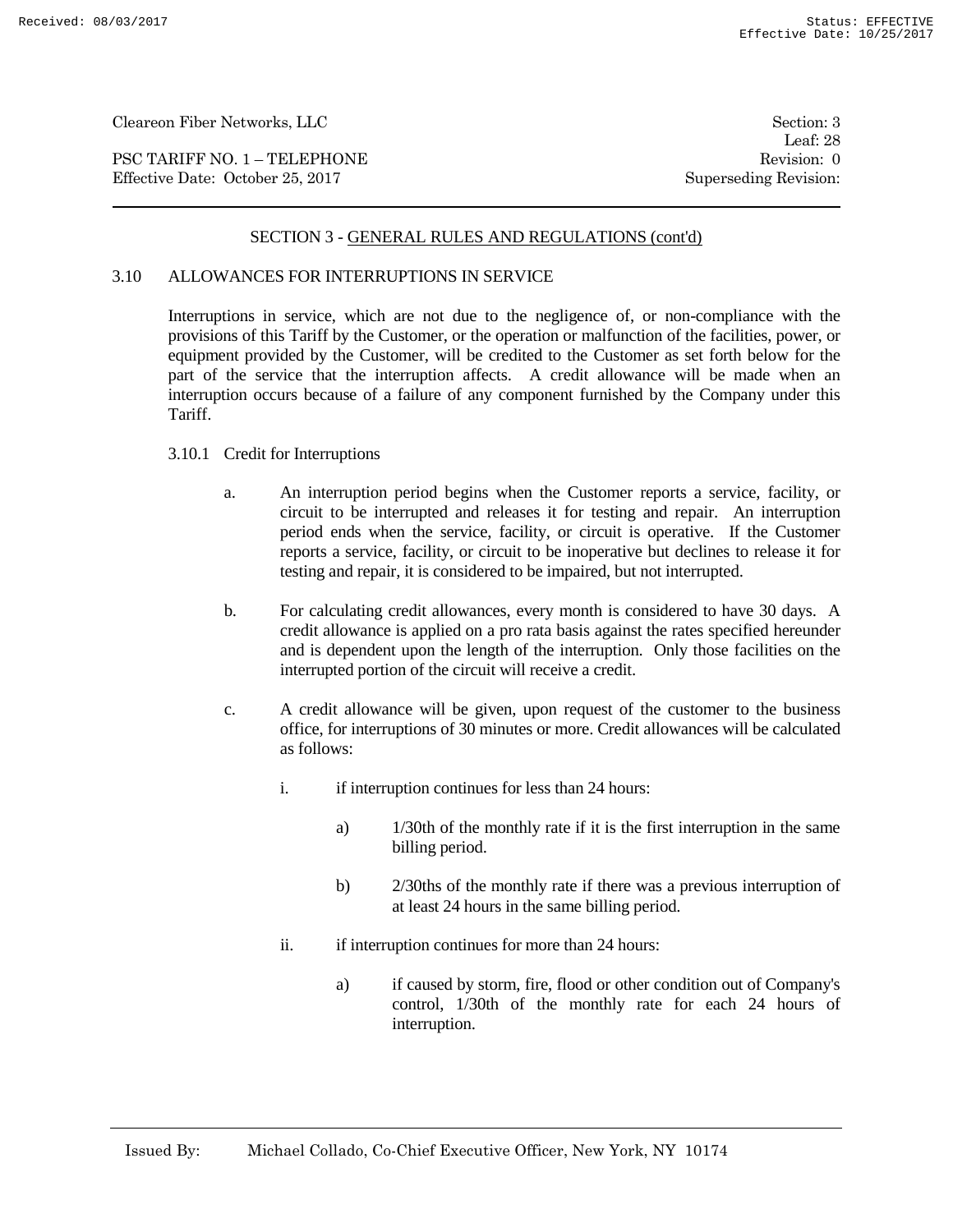PSC TARIFF NO. 1 – TELEPHONE Revision: 0 Effective Date: October 25, 2017 Superseding Revision:

Leaf: 29

# SECTION 3 - GENERAL RULES AND REGULATIONS (cont'd)

- 3.10.1 Credit for Interruptions (cont'd)
	- c. (cont'd)
		- ii. (cont'd)
			- b) for other interruption, 1/30 of the monthly rate for the first 24 hours and 2/30ths of such rate for each additional 24 hours (or fraction thereof); however, if service is interrupted for over 24 hours, more than once in the same billing period, the 2/30ths allowance applies to the first 24 hours of the second and subsequent interruptions

Two or more interruptions of 15 minutes or more during any one 24-hour period shall be considered as one interruption.

d. Credit to Customer

Credits attributable to any billing period for interruptions of service shall not exceed the total charges for that period for the service and facilities furnished by the Company rendered useless or substantially impaired.

e. "Interruption" Defined

For the purpose of applying this provision, the word "interruption" shall mean the inability to complete calls either incoming or outgoing or both due to equipment malfunction or human errors. "Interruption" does not include and no allowance shall be given for service difficulties such as slow dial tone, circuits busy or other network and/or switching capacity shortages. Nor shall the interruption allowance apply where service is interrupted by the negligence or willful act of the subscriber or where the Company, pursuant to the terms of the Tariff, suspends or terminates service because of nonpayment of bills due to the company, unlawful or improper use of the facilities or service, or any other reason covered by the Tariff. No allowance shall be made for interruptions due to electric power failure where, by the provisions of this Tariff, the subscriber is responsible for providing electric power. Allowance for interruptions of message rate service will not affect the subscriber's local call allowance during a given billing period.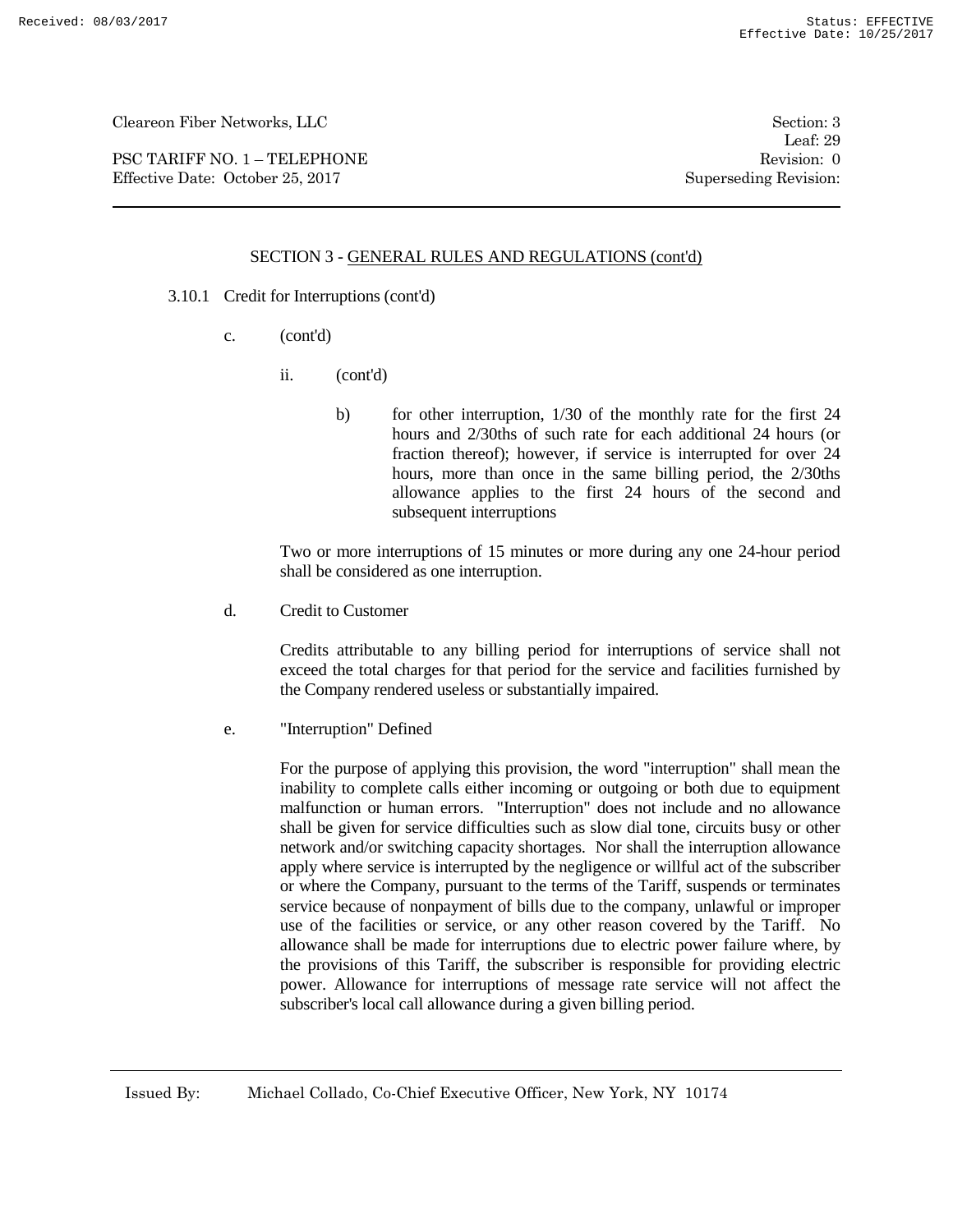PSC TARIFF NO. 1 – TELEPHONE Revision: 0 Effective Date: October 25, 2017 Superseding Revision:

Leaf: 30

# 3.10 ALLOWANCES FOR INTERRUPTIONS IN SERVICE (cont'd)

#### 3.10.2 Limitations on Credit Allowances

No credit allowance will be made for:

- a) interruptions due to the negligence of, or non-compliance with the provisions of this Tariff, by any party other than the Company, including but not limited to the customer, authorized user, or other common carriers connected to, or providing service connected to, the service of the Company or to the Company's facilities;
- b) interruptions due to the failure or malfunction of non-Company equipment, including service connected to customer provided electric power;
- c) interruptions of service during any period in which the Company is not given full and free access to its facilities and equipment for the purpose of investigating and correcting interruptions;
- d) interruptions of service during any period when the customer has released service to the Company for maintenance purposes or for implementation of a customer order for a change in service arrangements;
- e) interruptions of service due to circumstances or causes beyond the control of the Company.

#### 3.11 AUTOMATIC NUMBER IDENTIFICATION

3.11.1 Regulations

The Company will provide Automatic Number Identification (ANI) associated with an intrastate service, by tariff, to any entity (ANI recipient), only under the following terms and conditions:

1) The ANI recipient or its designated billing agent may use or transmit ANI information to third parties for billing and collection, routing, screening, ensuring network performance, and completion of a telephone subscriber's call or transaction, or for performing a service directly related to the telephone subscriber's original call or transaction.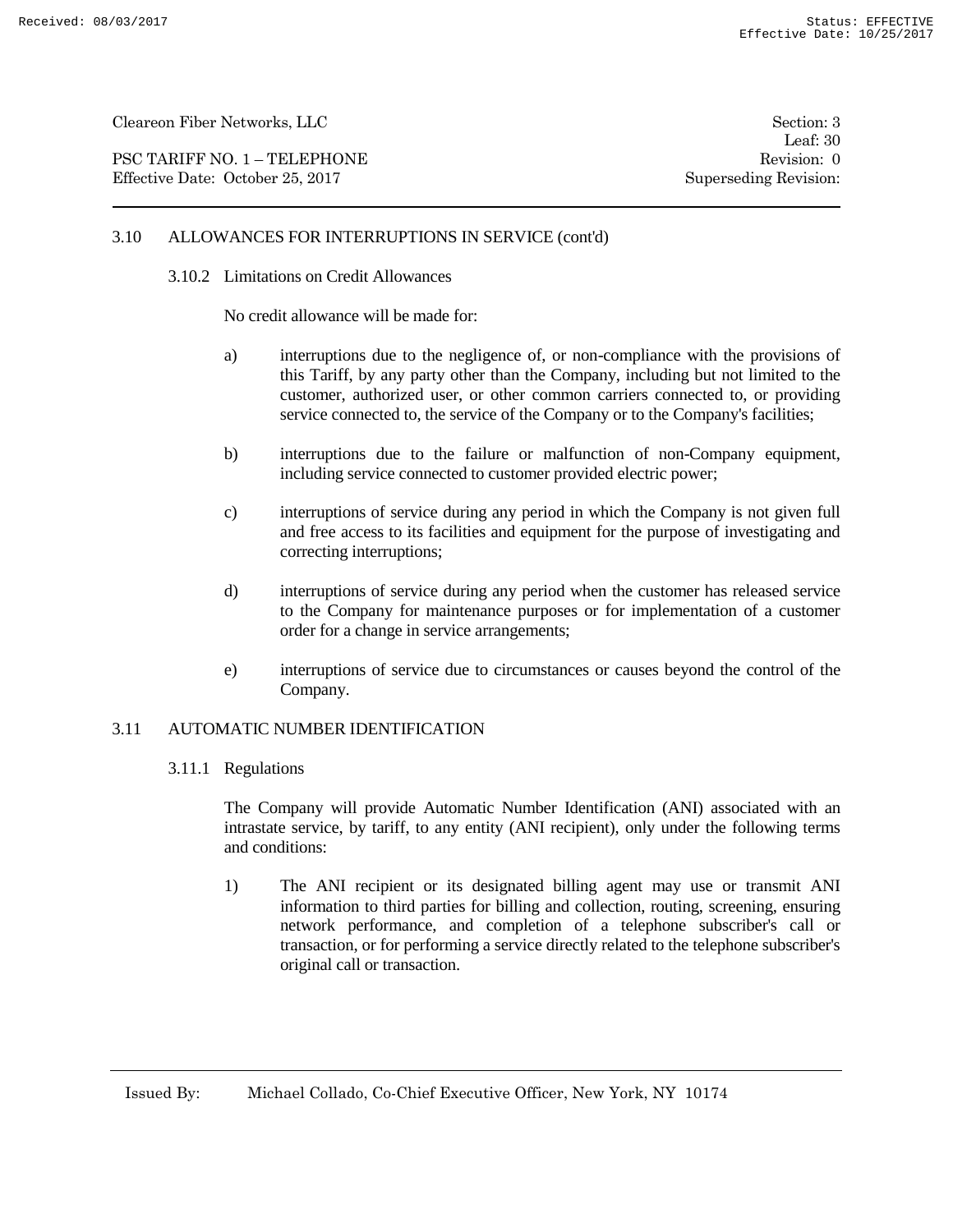PSC TARIFF NO. 1 – TELEPHONE Revision: 0 Effective Date: October 25, 2017 Superseding Revision:

# SECTION 3 - GENERAL RULES AND REGULATIONS (cont'd)

- 2) The ANI recipient may offer to any telephone subscriber with whom the ANI recipient has an established customer relationship, a product or service that is directly related to products or service previously purchased by the telephone subscriber from the ANI recipient.
- 3) The ANI recipient or its designated billing agent is prohibited from utilizing ANI information to establish marketing lists or to conduct outgoing marketing calls, except as permitted by the preceding paragraph, unless the ANI recipient obtains the prior written consent of the telephone subscriber permitting the use of ANI information for such purposes. The foregoing provisions notwithstanding, no ANI recipient or its designated billing agent may utilize ANI information if prohibited elsewhere by law.
- 4) The ANI recipient or its designated billing agent is prohibited from reselling, or otherwise disclosing ANI information to any other third party for any use other than those listed in Provision 1, unless the ANI recipient obtains the prior written consent of the subscriber permitting such resale or disclosure.
- 5) Telephone Corporations must make reasonable efforts to adopt and apply procedures designed to provide reasonable safeguards against the aforementioned abuses of ANI.
- 6) Violation of any of the foregoing terms and conditions by any ANI recipient other than a Telephone Corporation shall result, after a determination through the Commission's complaint process, in suspension of the transmission of ANI by the Telephone Corporation until such time as the Commission receives written confirmation from the ANI recipient that the violations have ceased or have been corrected. If the Commission determines that there have been three or more separate violations in a 24 month period, delivery of ANI to the offending party shall be terminated under terms and conditions determined by the Commission.
- 3.11.2 Terms and Conditions

Violation of any of the foregoing terms and conditions by a Telephone Corporation may result in Commission prosecution of penalty and enforcement proceedings pursuant to Section 24, 25 and 26 of the Public Service Law.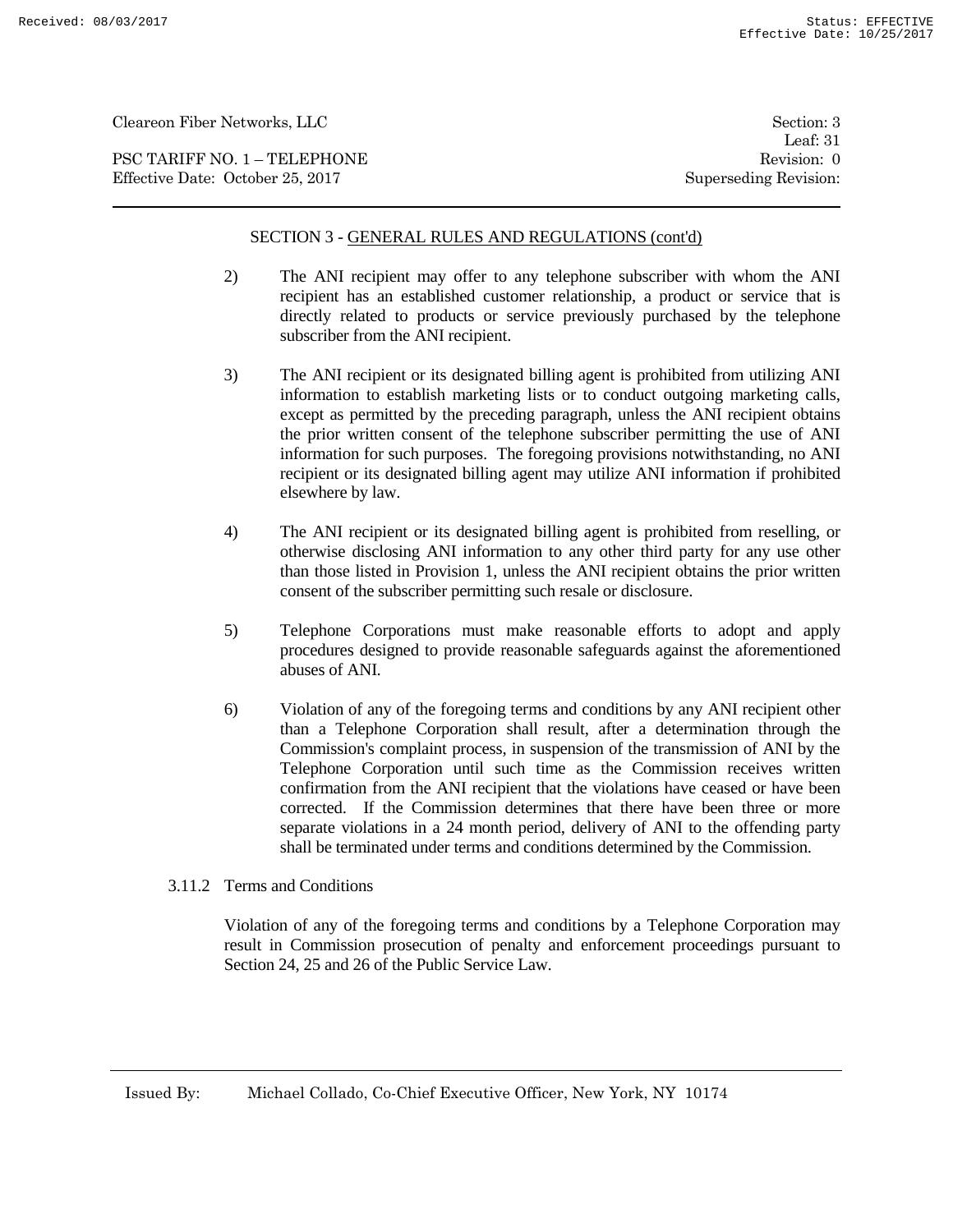PSC TARIFF NO. 1 – TELEPHONE Revision: 0 Effective Date: October 25, 2017 Superseding Revision:

Leaf: 32

# SECTION 3 - GENERAL RULES AND REGULATIONS (cont'd)

3.12 Emergency/ Crisis/ Disaster Restoration and Provisioning - Telecommunications Service Priority

3.12.1 General

a. The Telecommunications Service Priority (TSP) Program is a federal program used to identify and prioritize telecommunications services that support national security or emergency preparedness (NS/EP) missions. NS/EP services are defined as those telecommunications services which are used to maintain a state of readiness or respond to and manage any event or crisis which causes or could cause injury or harm to the population, damage or loss to property, or degrades or threatens the NS/EP posture of the United States. TSP restoration and/or provisioning shall be provided in accordance with Part 64, Appendix A of the Federal Communications Commission's Rules and Regulations (47 C.F.R.), and the "Service Vendor Handbook for The Telecommunications Service Priority (TSP) Program" and the "Service User Manual for the Telecommunications Service Priority (TSP) System" (NCS Manual 3-1-1) (Service User Manual) issued and updated as necessary by the Office of Priority Telecommunications (OPT) of the National Communications System. Any changes to or reissuance of these regulations or manuals supersede tariff language contained herein.

b. The TSP program has two components, restoration and provisioning.

1. A restoration priority is applied to new or existing telecommunications services to ensure restoration before any other services during a service outage. TSP restoration priorities must be requested and assigned before a service outage occurs.

2. A provisioning priority is obtained to facilitate priority installation of new telecommunications services during a service outage. Provisioning on a priority basis becomes necessary when an end-user has an urgent requirement for a new NS/EP service that must be installed immediately or by a specific due date that can be met only by a shorter than standard or expedited Company provisioning time frame. As a matter of general practice, existing TSP services will be restored before provisioning new TSP services.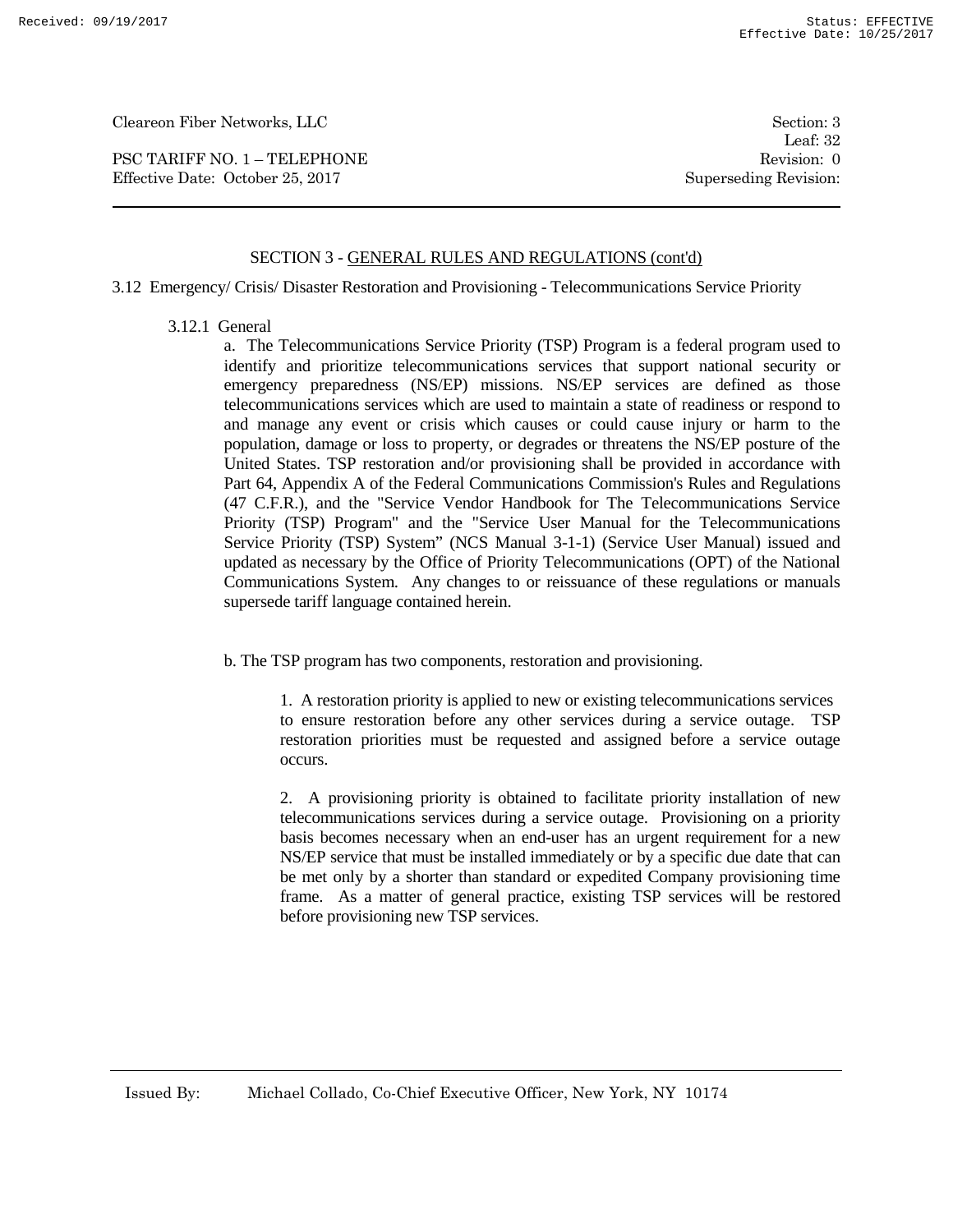PSC TARIFF NO. 1 – TELEPHONE Revision: 0 Effective Date: October 25, 2017 Superseding Revision:

Leaf: 33

# SECTION 3 - GENERAL RULES AND REGULATIONS (cont'd)

3.12 Emergency/ Crisis/ Disaster Restoration and Provisioning - Telecommunications Service Priority

### 3.12.2 TSP Request Process – Restoration

a. To request a TSP restoration priority assignment, a prospective TSP user must:

1. Determine that the user's telecommunications service supports an NS/EP function under one of the following four TSP categories.

- a) National Security Leadership
- b) National Security Posture and U.S. Population Attack Warning
- c) Public Health, Safety, and Maintenance of Law and Order
- d) Public Welfare and Maintenance of National Economic Posture

2. Identify the priority level to be requested for the telecommunications service. The priority level is determined by the end-user's TSP category and service profile. The service profile defines the user's level of support to the portion of the telecommunications service that the user owns and operates, such as customer premises equipment or wiring. The five levels of priority and seven element groups that define the service profile are contained in the Service User Manual.

3. Complete the TSP Request for Service Users form (SF 315) available on the National Communications System (NCS) website (http://tsp.ncs.gov/). For nonfederal users, have their TSP requests approved by a federal agency sponsor. Nonfederal users should contact the OPT, at the NCS website (http://tsp.ncs.gov/), for information on identifying a sponsor for TSP requests.

4. Submit the SF 315 to the OPT.

5. Upon receipt of the TSP Authorization Code from the OPT, notify the Company, and include the TSP Authorization Code in any service order to the Company requesting restoration of NS/EP services.

b. To request a TSP provisioning priority assignment, a prospective TSP user must follow the same steps listed in 2.13.2.a. above for restoration priority assignment except for the following differences. The user should:

1. Certify that its telecommunications service is an Emergency service. Emergency services are those that support one of the NS/EP functions listed in 213.2.a.1. above and are so critical that they must be provisioned at the earliest possible time, without regard to cost to the user.

Issued By: Michael Collado, Co-Chief Executive Officer, New York, NY 10174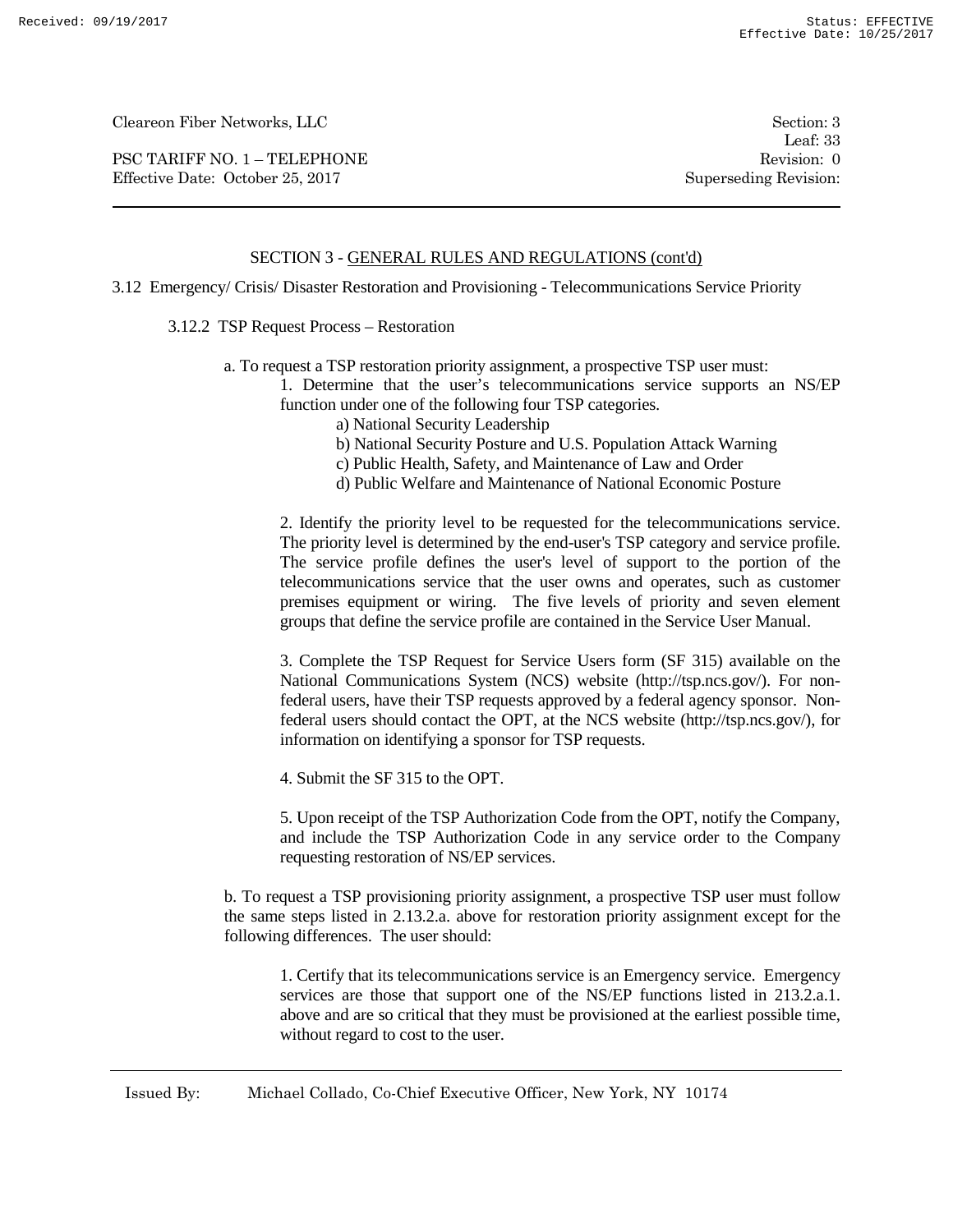PSC TARIFF NO. 1 – TELEPHONE Revision: 0 Effective Date: October 25, 2017 Superseding Revision:

Leaf: 34

# SECTION 3 - GENERAL RULES AND REGULATIONS (cont'd)

3.12 Emergency/ Crisis/ Disaster Restoration and Provisioning - Telecommunications Service Priority (cont'd)

3.12.2 TSP Request Process – Restoration (cont'd)

c. Verify that the Company cannot meet the service due date without a TSP assignment.

d. Obtain approval from the end-user's invocation official to request a provisioning priority. Invocation officials are designated individuals with the authority to request TSP provisioning for a telecommunications service, and include the head or director of a federal agency, commander of a unified/specified military command, chief of a military service, commander of a major military command, or state governor.

3.12.3 Responsibilities of the End-User

End-users or entities acting on their behalf must perform the following:

a. Identify telecommunications services requiring priority.

b. Request, justify, and revalidate all priority level assignments. Revalidation must be completed every 2 years, and must be done before expiration of the end-user's TSP Authorization Code(s).

c. Accept TSP services by the service due dates.

d. Have Customer Premises Equipment (CPE) and Customer Premises Wiring (CPW) available by the requested service due date and ensure (through contractual means or otherwise) priority treatment for CPE and CPW necessary for end-to-end service continuity.

e. Pay the Company any authorized costs associated with priority services.

f. Report to the Company any failed or unusable services with priority levels.

g. Designate a 24-hour point of contact for each TSP request and apprise the OPT.

h. Cooperate with the OPT during reconciliation (comparison of NS/EP service information and resolution of any identified discrepancies) and revalidation.

Issued By: Michael Collado, Co-Chief Executive Officer, New York, NY 10174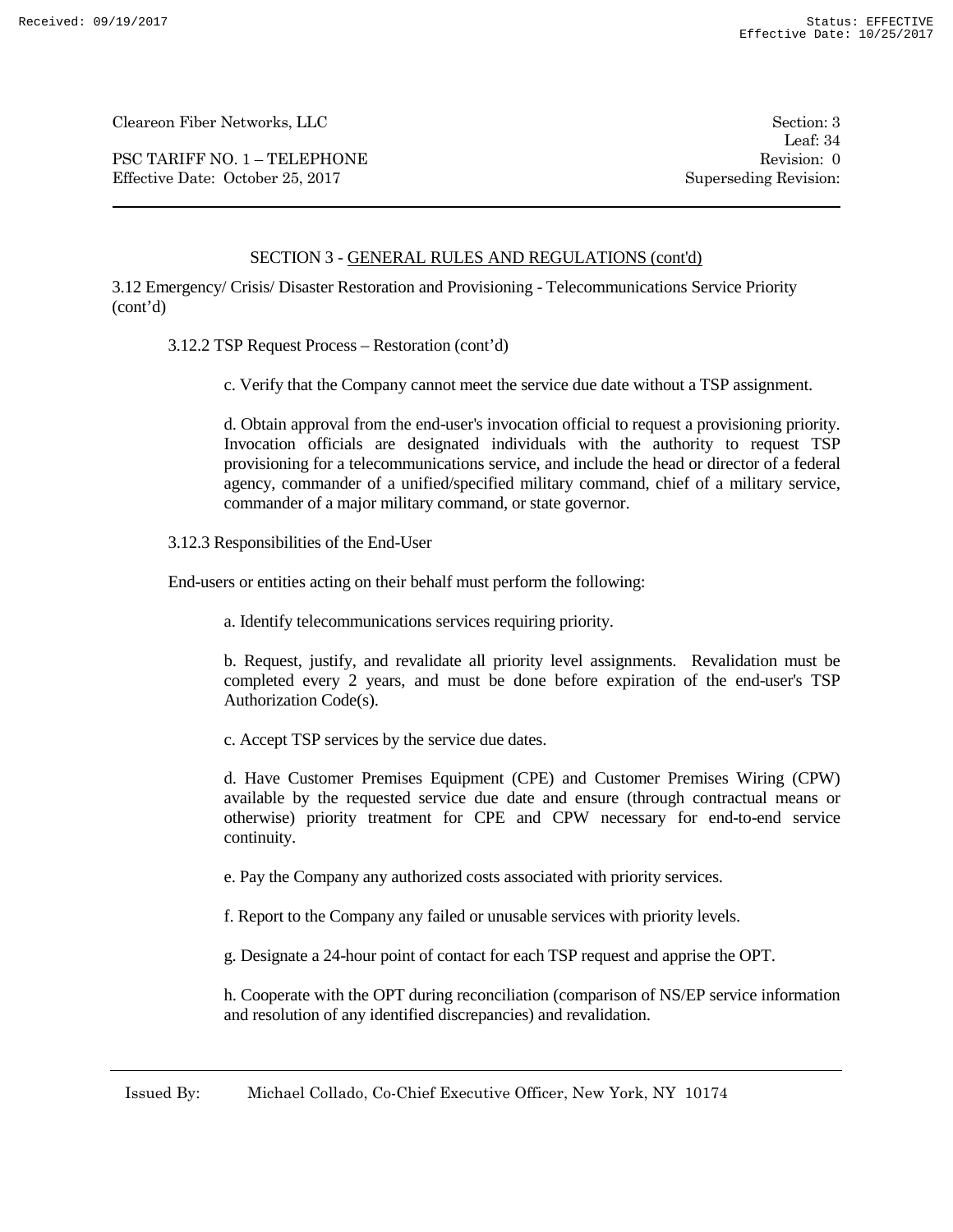PSC TARIFF NO. 1 – TELEPHONE Revision: 0 Effective Date: October 25, 2017 Superseding Revision:

Leaf: 35

# SECTION 3 - GENERAL RULES AND REGULATIONS (cont'd)

3.12 Emergency/ Crisis/ Disaster Restoration and Provisioning - Telecommunications Service Priority (cont'd)

3.12.4 Responsibilities of the Company

The Company will perform the following:

a. Provide TSP service only after receipt of a TSP authorization code.

b. Revoke TSP services at the direction of the end-user or OPT.

c. Ensure that TSP Program priorities supersede any other telecommunications priority that may be provided (other than control services and order wires).

d. Designate a 24-hour point of contact to receive reports of TSP service outages from TSP service users.

e. Designate a 24-hour point of contact to coordinate TSP processes with the OPT.

f. Confirm completion of TSP service order activity to the OPT.

g. Participate in reconciliation of TSP information at the request of the OPT.

h. Ensure that all subcontractors complete reconciliation of TSP information with the service vendor.

i. Ensure that other carriers supplying underlying facilities are provided information necessary to implement priority treatment of facilities that support NS/EP services.

j. Assist in ensuring that priority level assignments of NS/EP services are accurately identified "end-to-end" by providing to subcontractors and interconnecting carriers the restoration priority level assigned to a service.

k. Disclose content of the NS/EP TSP database only as may be required by law.

l. Comply with regulations and procedures supplemental to and consistent with guidelines issued by the OPT.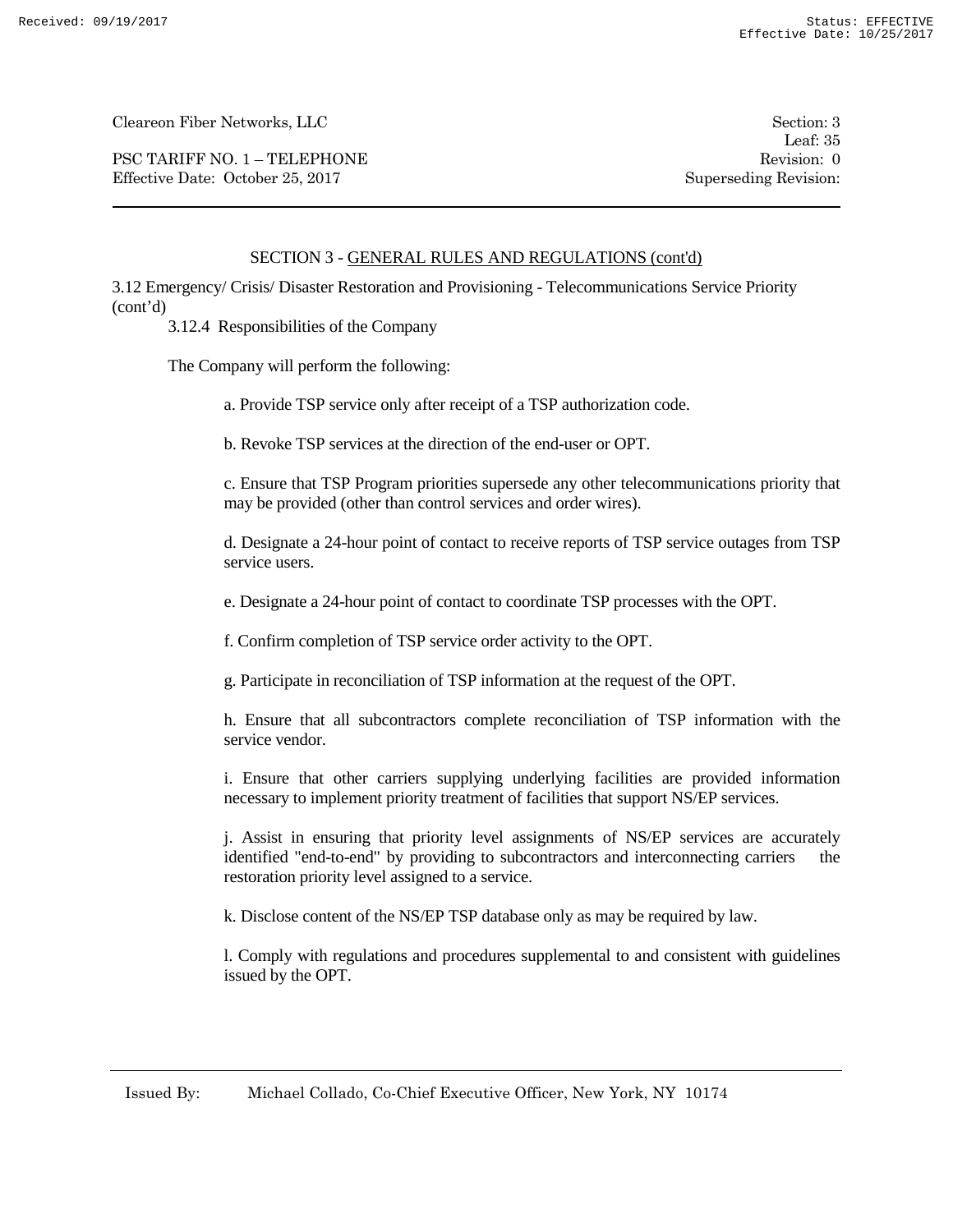PSC TARIFF NO. 1 – TELEPHONE Revision: 0 Effective Date: October 25, 2017 Superseding Revision:

Leaf: 36

# SECTION 3 - GENERAL RULES AND REGULATIONS (cont'd)

3.12 Emergency/ Crisis/ Disaster Restoration and Provisioning - Telecommunications Service Priority (cont'd)

### 3.12.5 Preemption

When spare facilities are not available, it may be for the Company to preempt the facilities required to provision or restore a TSP service. When preemption is necessary, non-TSP services may be preempted based on the Company's best judgment. If no suitable spare or non-TSP services are available, the Company may preempt an existing TSP service to restore a TSP service with a higher restoration priority assignment. When preemption is necessary, prior consent of the service user whose service will be preempted is not required; however, the Company will make every reasonable effort to notify the preempted customer of the action to be taken.

### 3.13 Critical Facilities Administration

### 3.13.1. Program Overview

a. Facilities-based carriers are responsible to provide data on the physical path of qualified circuits to customers who request such information. Such carriers are required to maintain facilities associated with qualified circuits in such a manner as to ensure that notification of a change in the physical routing of a qualifying circuit is communicated quickly to the affected customer, and the physical path data promptly updated. Such carriers will maintain the data and establish appropriate methods of identification and authentication to secure the data and restrict access by each customer to information relative to that customer's qualifying circuits.

b. Customers are required to demonstrate for each qualifying circuit that the circuit has been registered under the federal Telecommunications Service Priority program in order to participate.

#### 3.13.2. Customer Obligations

Customers participating under the Critical Facilities Administration program will be required to:

a. Identify critical facilities by enrolling circuits in the federal Telecommunications Service Priority program, and demonstrating the sponsorship of a federal agency supporting the designation of those circuits as qualifying under the federal Telecommunications Service Priority program. Such circuits will be referred to as "qualifying circuits."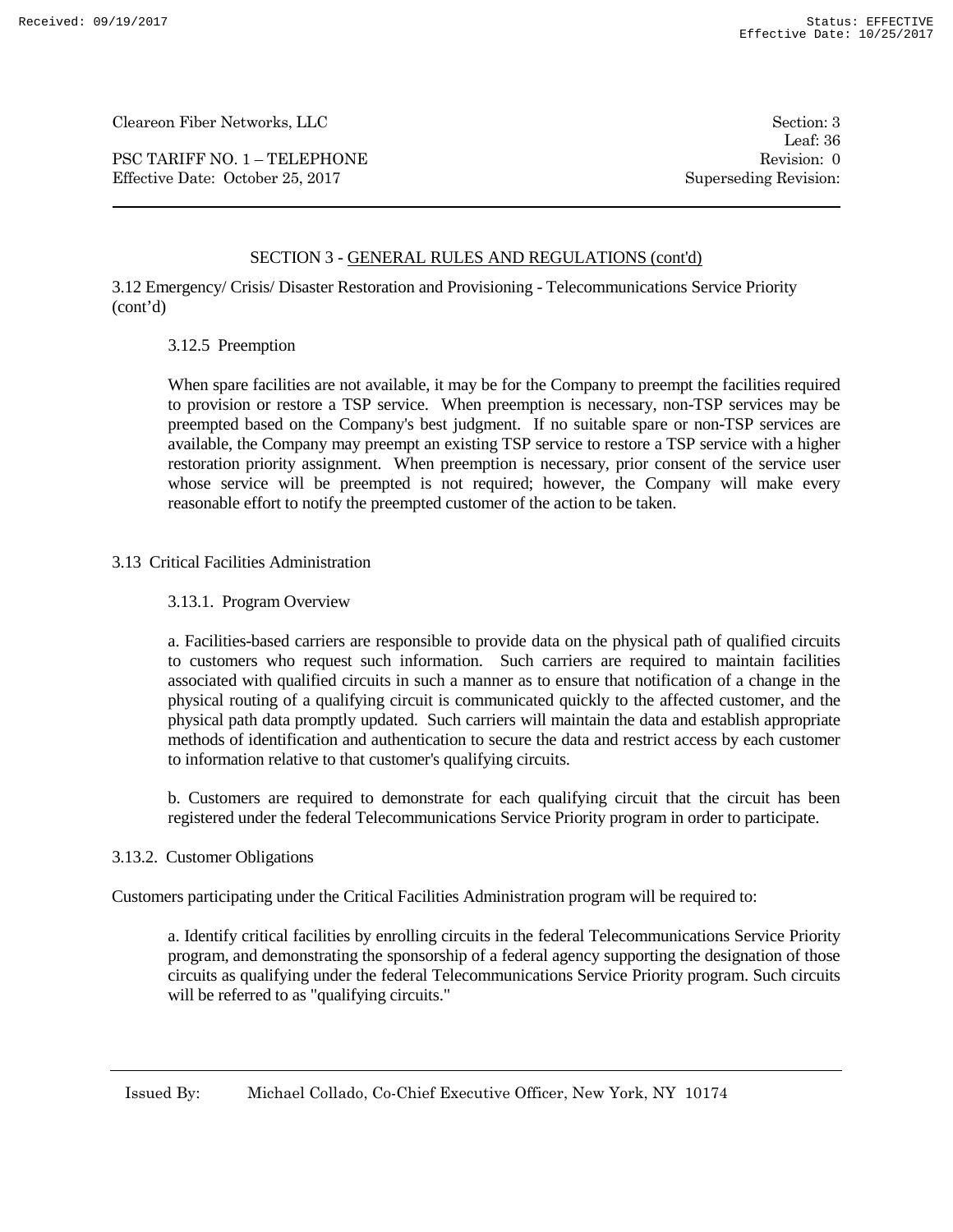PSC TARIFF NO. 1 – TELEPHONE Revision: 0 Effective Date: October 25, 2017 Superseding Revision:

Leaf: 37

# SECTION 3 - GENERAL RULES AND REGULATIONS (cont'd)

- 3.13 Critical Facilities Administration (cont'd)
	- 3.13.1. Program Overview (cont'd)

b. Customers are required to demonstrate for each qualifying circuit that the circuit has been registered under the federal Telecommunications Service Priority program in order to participate.

3.13.2. Customer Obligations

Customers participating under the Critical Facilities Administration program will be required to:

a. Identify critical facilities by enrolling circuits in the federal Telecommunications Service Priority program, and demonstrating the sponsorship of a federal agency supporting the designation of those circuits as qualifying under the federal Telecommunications Service Priority program. Such circuits will be referred to as "qualifying circuits."

b. Subscribe to the Critical Facilities Administration service offered by their carrier, and identify which qualifying circuits it wishes to enroll in the service. Such circuits will be referred to as "subscribed circuits."

3.13.3. Carrier Obligations

Facilities-based carriers will be obligated to identify the physical path of each subscribed circuit as follows:

a. Physical path information will be provided by reference to the latitude and longitude coordinates of suitable points along the circuit's path (e.g., cable entrances to buildings, manholes, riser poles, crossboxes, carrier equipment cabinets, and other circuit access points in the outside plant of the carrier) so as to allow the customer to ascertain with a reasonable degree of accuracy the actual physical path of each subscribed circuit.

b. Physical path information for newly provisioned subscribed circuits is to be available to the customer within 5 business days after the circuit has been installed, and within 15 business days for existing, in-place subscribed circuits.